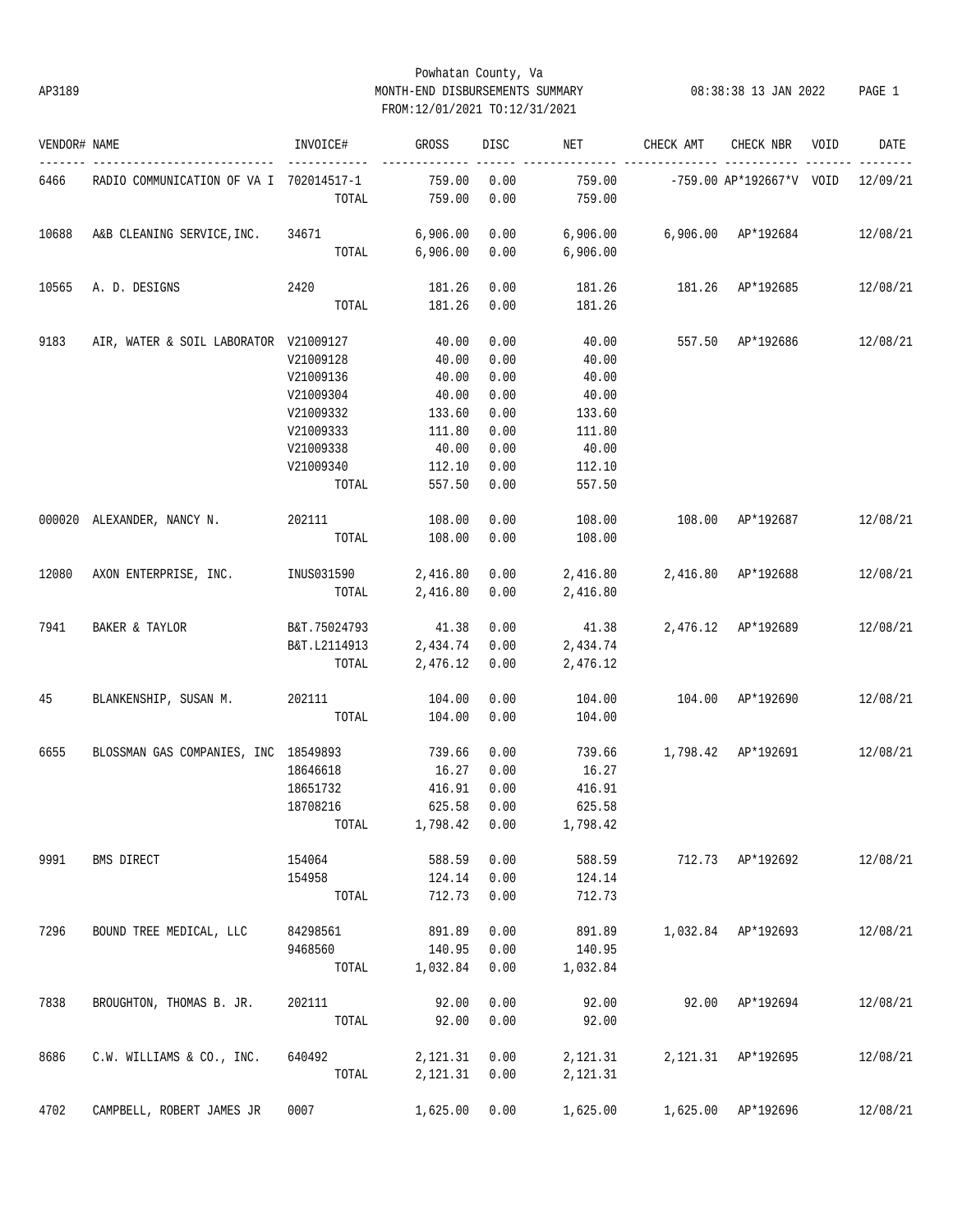## Powhatan County, Va AP3189 MONTH-END DISBURSEMENTS SUMMARY 08:38:38 13 JAN 2022 PAGE 2 FROM:12/01/2021 TO:12/31/2021

| VENDOR# NAME |                                          | INVOICE#     | GROSS     | DISC | NET       | CHECK AMT           | CHECK NBR          | VOID | DATE     |
|--------------|------------------------------------------|--------------|-----------|------|-----------|---------------------|--------------------|------|----------|
|              | ---------------                          | TOTAL        | 1,625.00  | 0.00 | 1,625.00  |                     |                    |      |          |
| 540          | CENTRAL VIRGINIA WASTE MANA 27273        |              | 25.00     | 0.00 | 25.00     |                     | 25.00 AP*192697    |      | 12/08/21 |
|              |                                          | TOTAL        | 25.00     | 0.00 | 25.00     |                     |                    |      |          |
| 11996        | CLERK OF CIRCUIT COURT                   | 600084610-85 | 200.00    | 0.00 | 200.00    | 200.00              | AP*192698          |      | 12/08/21 |
|              |                                          | TOTAL        | 200.00    | 0.00 | 200.00    |                     |                    |      |          |
| 11751        | COMPASS MD                               | 459          | 2,276.00  | 0.00 | 2,276.00  |                     | 2,276.00 AP*192699 |      | 12/08/21 |
|              |                                          | TOTAL        | 2,276.00  | 0.00 | 2,276.00  |                     |                    |      |          |
| 7294         | CUMBERLAND FARM & AUTO PART 102556,10436 |              | 58.82     | 0.00 | 58.82     | 58.82               | AP*192700          |      | 12/08/21 |
|              |                                          | TOTAL        | 58.82     | 0.00 | 58.82     |                     |                    |      |          |
| 10079        | DEAL & LACHENEY P.C.                     | 5063         | 11,183.02 | 0.00 | 11,183.02 | 11,183.02 AP*192701 |                    |      | 12/08/21 |
|              |                                          | TOTAL        | 11,183.02 | 0.00 | 11,183.02 |                     |                    |      |          |
| 6240         | DIAMOND SPRINGS WATER, INC               | 0002012476   | 20.97     | 0.00 | 20.97     | 64.08               | AP*192702          |      | 12/08/21 |
|              |                                          | 0002018112   | 11.95     | 0.00 | 11.95     |                     |                    |      |          |
|              |                                          | 011342NOV122 | 31.16     | 0.00 | 31.16     |                     |                    |      |          |
|              |                                          | TOTAL        | 64.08     | 0.00 | 64.08     |                     |                    |      |          |
| 1910         | DUNN GAS COMPANY                         | 72792        | 862.12    | 0.00 | 862.12    |                     | 2,747.68 AP*192703 |      | 12/08/21 |
|              |                                          | 75139        | 1,885.56  | 0.00 | 1,885.56  |                     |                    |      |          |
|              |                                          | TOTAL        | 2,747.68  | 0.00 | 2,747.68  |                     |                    |      |          |
| 6842         | EAGLE FIRE INC.                          | IN00017034   | 1,160.00  | 0.00 | 1,160.00  | 1,160.00 AP*192704  |                    |      | 12/08/21 |
|              |                                          | TOTAL        | 1,160.00  | 0.00 | 1,160.00  |                     |                    |      |          |
| 9093         | FARMVILLE WHOLESALE                      | 728550       | 351.00    | 0.00 | 351.00    | 351.00              | AP*192705          |      | 12/08/21 |
|              |                                          | TOTAL        | 351.00    | 0.00 | 351.00    |                     |                    |      |          |
| 1380         | FORD, SUSAN P.                           | 202111       | 104.00    | 0.00 | 104.00    | 104.00              | AP*192706          |      | 12/08/21 |
|              |                                          | TOTAL        | 104.00    | 0.00 | 104.00    |                     |                    |      |          |
| 13518        | FROEHLING & ROBERTSON, INC               | 196345       | 373.48    | 0.00 | 373.48    | 373.48              | AP*192707          |      | 12/08/21 |
|              |                                          | TOTAL        | 373.48    | 0.00 | 373.48    |                     |                    |      |          |
| 12905        | GALLS, LLC                               | 019581002    | 245.03    | 0.00 | 245.03    |                     | 1,297.26 AP*192708 |      | 12/08/21 |
|              |                                          | 019810433    | 538.96    | 0.00 | 538.96    |                     |                    |      |          |
|              |                                          | 019847234    | 513.27    | 0.00 | 513.27    |                     |                    |      |          |
|              |                                          | TOTAL        | 1,297.26  | 0.00 | 1,297.26  |                     |                    |      |          |
| 13290        | GLOBAL SIGNAL ACQUISITIONS               | 364180971220 | 1,060.90  | 0.00 | 1,060.90  | 1,060.90            | AP*192709          |      | 12/08/21 |
|              |                                          | TOTAL        | 1,060.90  | 0.00 | 1,060.90  |                     |                    |      |          |
| 6013         | GRAINGER                                 | 9109778507   | 38.34     | 0.00 | 38.34     | 143.02              | AP*192710          |      | 12/08/21 |
|              |                                          | 9120396131   | 104.68    | 0.00 | 104.68    |                     |                    |      |          |
|              |                                          | TOTAL        | 143.02    | 0.00 | 143.02    |                     |                    |      |          |
| 120          | JAMES RIVER AIR CONDITIONIN S222767      |              | 1,114.30  | 0.00 | 1,114.30  | 1,498.30            | AP*192711          |      | 12/08/21 |
|              |                                          | S229644      | 384.00    | 0.00 | 384.00    |                     |                    |      |          |
|              |                                          | TOTAL        | 1,498.30  | 0.00 | 1,498.30  |                     |                    |      |          |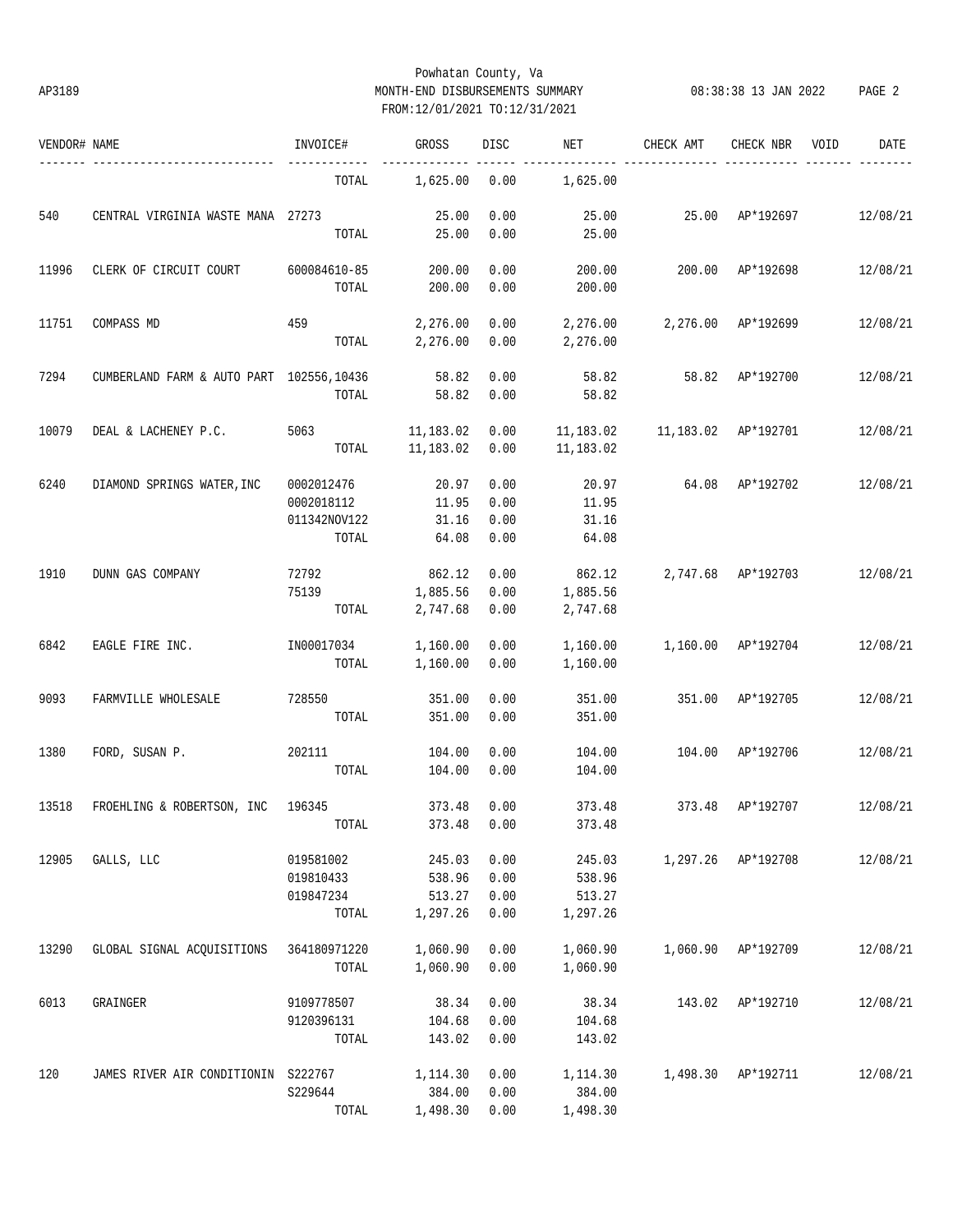# Powhatan County, Va AP3189 MONTH-END DISBURSEMENTS SUMMARY 08:38:38 13 JAN 2022 PAGE 3 FROM:12/01/2021 TO:12/31/2021

| VENDOR# NAME |                                    | INVOICE#         | GROSS                 | DISC         | NET                   | CHECK AMT                      | CHECK NBR        | VOID | DATE     |
|--------------|------------------------------------|------------------|-----------------------|--------------|-----------------------|--------------------------------|------------------|------|----------|
|              |                                    |                  |                       |              |                       |                                |                  |      |          |
| 13802        | KEYSTONE INFORMATION SYSTEM 208215 |                  | 4,000.00              | 0.00         |                       | 4,000.00  14,037.15  AP*192712 |                  |      | 12/08/21 |
|              |                                    | 208216           | 2,800.00              | 0.00         | 2,800.00              |                                |                  |      |          |
|              |                                    | 208217           | 2,000.00              | 0.00         | 2,000.00              |                                |                  |      |          |
|              |                                    | 208219           | 2,284.56              | 0.00         | 2,284.56              |                                |                  |      |          |
|              |                                    | 208220<br>208221 | 1,506.90              | 0.00<br>0.00 | 1,506.90              |                                |                  |      |          |
|              |                                    | TOTAL            | 1,445.69<br>14,037.15 | 0.00         | 1,445.69<br>14,037.15 |                                |                  |      |          |
|              |                                    |                  |                       |              |                       |                                |                  |      |          |
| 10811        | LAND AND COATES, INC               | 3640764          | 146.95                | 0.00         | 146.95                | 146.95                         | AP*192713        |      | 12/08/21 |
|              |                                    | TOTAL            | 146.95                | 0.00         | 146.95                |                                |                  |      |          |
| 9552         | MANSFIELD OIL COMPANY              | SQLCD-724667     | 77.02                 | 0.00         | 77.02                 |                                | 77.02 AP*192714  |      | 12/08/21 |
|              |                                    | TOTAL            | 77.02                 | 0.00         | 77.02                 |                                |                  |      |          |
|              |                                    |                  |                       |              |                       |                                |                  |      |          |
| 13529        | CARY OR CHRISTOPHER MARTIN         | 202111           | 714.00                | 0.00         | 714.00                | 714.00                         | AP*192715        |      | 12/08/21 |
|              |                                    | TOTAL            | 714.00                | 0.00         | 714.00                |                                |                  |      |          |
| 11354        | MATTHEW BENDER & CO, INC.          | 27232956         | 415.69                | 0.00         | 415.69                |                                | 415.69 AP*192716 |      | 12/08/21 |
|              |                                    | TOTAL            | 415.69                | 0.00         | 415.69                |                                |                  |      |          |
| 6146         | MCCLELLAN, WENDY SUSAN             | 11302021         | 77.34                 | 0.00         | 77.34                 |                                | 77.34 AP*192717  |      | 12/08/21 |
|              |                                    | TOTAL            | 77.34                 | 0.00         | 77.34                 |                                |                  |      |          |
|              |                                    |                  |                       |              |                       |                                |                  |      |          |
| 9666         | MID-ATLANTIC CONTROLS              | 30586            | 900.00                | 0.00         | 900.00                |                                | 900.00 AP*192718 |      | 12/08/21 |
|              |                                    | TOTAL            | 900.00                | 0.00         | 900.00                |                                |                  |      |          |
| 13176        | MIDWEST TAPE, LLC                  | 501212313        | 12.74                 | 0.00         | 12.74                 | 193.42                         | AP*192719        |      | 12/08/21 |
|              |                                    | 501257277        | 78.73                 | 0.00         | 78.73                 |                                |                  |      |          |
|              |                                    | 501361943        | 101.95                | 0.00         | 101.95                |                                |                  |      |          |
|              |                                    | TOTAL            | 193.42                | 0.00         | 193.42                |                                |                  |      |          |
| 6610         | MO-JOHNS SANITATION                | 142528           | 51.50                 | 0.00         | 51.50                 | 771.00                         | AP*192720        |      | 12/08/21 |
|              |                                    | 142529           | 115.50                | 0.00         | 115.50                |                                |                  |      |          |
|              |                                    | 142530           | 51.50                 | 0.00         | 51.50                 |                                |                  |      |          |
|              |                                    | 142531           | 51.50                 | 0.00         | 51.50                 |                                |                  |      |          |
|              |                                    | 142532           | 64.00                 | 0.00         | 64.00                 |                                |                  |      |          |
|              |                                    | 142533           | 51.50                 | 0.00         | 51.50                 |                                |                  |      |          |
|              |                                    | 142534           | 51.50                 | 0.00         | 51.50                 |                                |                  |      |          |
|              |                                    | 142535           | 51.50                 | 0.00         | 51.50                 |                                |                  |      |          |
|              |                                    | 142536           | 115.50                | 0.00         | 115.50                |                                |                  |      |          |
|              |                                    | 142537           | 51.50                 | 0.00         | 51.50                 |                                |                  |      |          |
|              |                                    | 142538           | 64.00                 | 0.00         | 64.00                 |                                |                  |      |          |
|              |                                    | 142539           | 51.50                 | 0.00         | 51.50                 |                                |                  |      |          |
|              |                                    | TOTAL            | 771.00                | 0.00         | 771.00                |                                |                  |      |          |
| 205          | MUNICODE                           | 00364675         | 1,100.00              | 0.00         | 1,100.00              | 1,100.00                       | AP*192721        |      | 12/08/21 |
|              |                                    | TOTAL            | 1,100.00              | 0.00         | 1,100.00              |                                |                  |      |          |
|              |                                    |                  |                       |              |                       |                                |                  |      |          |
| 11987        | NEWCOMBS RENOVATIONS LLC           | 1658             | 650.00                | 0.00         | 650.00                | 650.00                         | AP*192722        |      | 12/08/21 |
|              |                                    | TOTAL            | 650.00                | 0.00         | 650.00                |                                |                  |      |          |
| 6985         | NUNNALLY, BRADFORD W.              | 12012021         | 2,000.00              | 0.00         | 2,000.00              | 2,000.00                       | AP*192723        |      | 12/08/21 |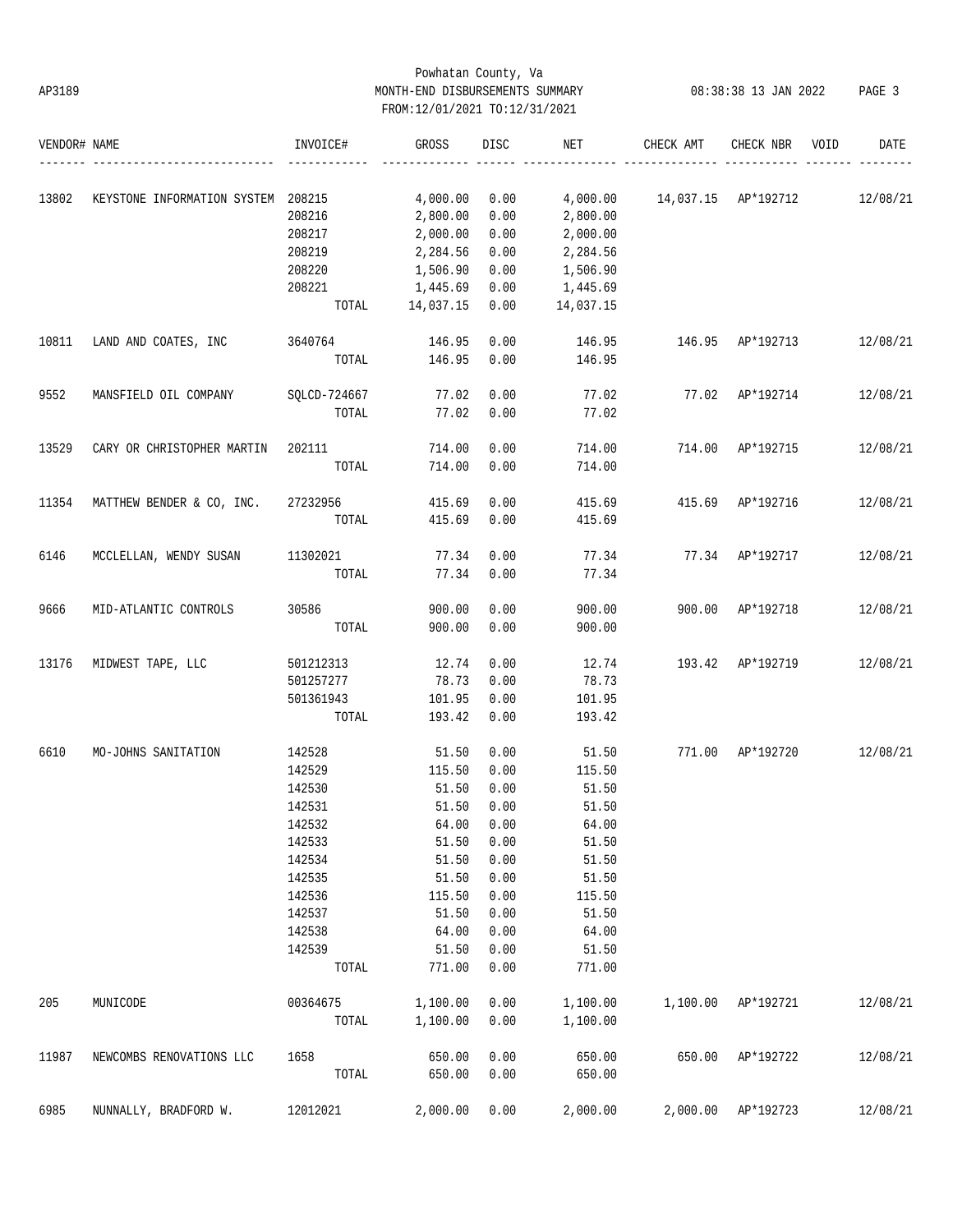## Powhatan County, Va AP3189 MONTH-END DISBURSEMENTS SUMMARY 08:38:38 13 JAN 2022 PAGE 4 FROM:12/01/2021 TO:12/31/2021

| VENDOR# NAME |                                    | INVOICE#                                | GROSS                                | DISC                         | NET                                  | CHECK AMT                     | CHECK NBR          | VOID | DATE     |
|--------------|------------------------------------|-----------------------------------------|--------------------------------------|------------------------------|--------------------------------------|-------------------------------|--------------------|------|----------|
|              | ---------------------              | TOTAL                                   | 2,000.00                             | 0.00                         | 2,000.00                             |                               |                    |      |          |
| 9638         | POE, INEZ L                        | 202111<br>TOTAL                         | 120.00<br>120.00                     | 0.00<br>0.00                 | 120.00<br>120.00                     | 120.00 AP*192724              |                    |      | 12/08/21 |
| 1980         | POORE, FRANCES                     | 202111<br>TOTAL                         | 88.00<br>88.00                       | 0.00<br>0.00                 | 88.00<br>88.00                       |                               | 88.00 AP*192725    |      | 12/08/21 |
| 6043         | POWERS, KATHRYN C. 202111          | TOTAL                                   | 120.00<br>120.00                     | 0.00<br>0.00                 | 120.00<br>120.00                     |                               | 120.00 AP*192726   |      | 12/08/21 |
| 1250         | POWHATAN AUTO & TRACTOR PAR 664943 | TOTAL                                   | 27.37                                | 0.00<br>27.37 0.00           | 27.37<br>27.37                       |                               | 27.37 AP*192727    |      | 12/08/21 |
| 8294         | POWHATAN COUNTY PUBLIC SCHO 202111 | TOTAL                                   | 718.00<br>718.00                     | 0.00<br>0.00                 | 718.00<br>718.00                     | 718.00 AP*192728              |                    |      | 12/08/21 |
| 9518         | QUARLES PETROLEUM, INC. CT-1452549 | TOTAL                                   | 246.33<br>246.33                     | 0.00<br>0.00                 | 246.33<br>246.33                     | 246.33 AP*192729              |                    |      | 12/08/21 |
| 620          | R.C. GOODWYN & SONS, INC 0986671   | TOTAL                                   | 63.00<br>63.00                       | 0.00<br>0.00                 | 63.00<br>63.00                       | 63.00 AP*192730               |                    |      | 12/08/21 |
| 13979        | READ'S UNIFORMS, LLC               | 189.81<br>99064-99<br>99065-99<br>TOTAL | 189.81<br>131.82<br>126.54<br>448.17 | 0.00<br>0.00<br>0.00<br>0.00 | 189.81<br>131.82<br>126.54<br>448.17 | 448.17 AP*192731              |                    |      | 12/08/21 |
| 9047         | RED WING SHOES                     | 19732<br>72339<br>72352<br>TOTAL        | 150.00<br>149.90<br>150.00<br>449.90 | 0.00<br>0.00<br>0.00<br>0.00 | 150.00<br>149.90<br>150.00<br>449.90 | 449.90 AP*192732              |                    |      | 12/08/21 |
| 9037         | REYNOLDS LIGHTING SUPPLY           | 147624<br>TOTAL                         | 106.80<br>106.80                     | 0.00<br>0.00                 | 106.80<br>106.80                     | 106.80 AP*192733              |                    |      | 12/08/21 |
|              | 4722 RIVER CITY TENNIS, LLC 71     | TOTAL                                   | 52,215.00 0.00<br>52,215.00          | 0.00                         | 52,215.00                            | 52,215.00 52,215.00 AP*192734 |                    |      | 12/08/21 |
| 9139         | SEAY'S AUTO BODY &                 | 12012021<br>TOTAL                       | 150.00<br>150.00                     | 0.00<br>0.00                 | 150.00<br>150.00                     |                               | 150.00 AP*192735   |      | 12/08/21 |
| 8654         | SEAY'S TOWING                      | 11202021<br>TOTAL                       | 350.00<br>350.00                     | 0.00<br>0.00                 | 350.00<br>350.00                     |                               | 350.00 AP*192736   |      | 12/08/21 |
| 9128         | SIGN DESIGN OF VA, LLC             | 5839<br>TOTAL                           | 170.34<br>170.34                     | 0.00<br>0.00                 | 170.34<br>170.34                     |                               | 170.34 AP*192737   |      | 12/08/21 |
| 12283        | SMARTSITES                         | 143058<br>TOTAL                         | 1,125.00<br>1,125.00                 | 0.00<br>0.00                 | 1,125.00<br>1,125.00                 | 1,125.00 AP*192738            |                    |      | 12/08/21 |
| 1320         | SOUTHERN POLICE                    | 205680<br>205693                        | 920.00<br>1,091.00                   | 0.00<br>0.00                 | 920.00<br>1,091.00                   |                               | 2,011.00 AP*192739 |      | 12/08/21 |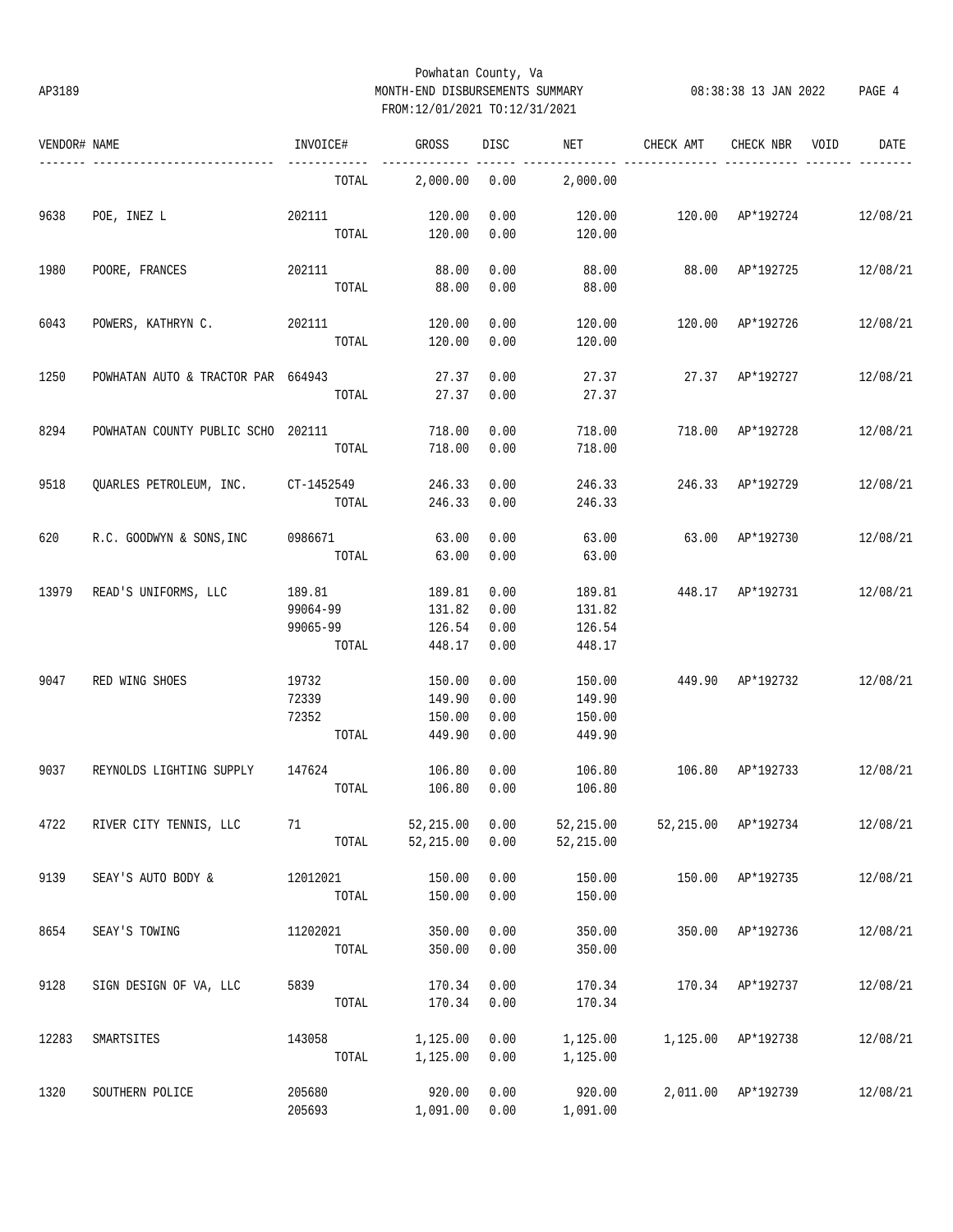## Powhatan County, Va AP3189 MONTH-END DISBURSEMENTS SUMMARY 08:38:38 13 JAN 2022 PAGE 5 FROM:12/01/2021 TO:12/31/2021

| VENDOR# NAME |                                       | INVOICE#              | GROSS                | DISC         | NET            | CHECK AMT           | CHECK NBR          | VOID | DATE     |
|--------------|---------------------------------------|-----------------------|----------------------|--------------|----------------|---------------------|--------------------|------|----------|
|              |                                       | TOTAL                 | 2,011.00             | 0.00         | 2,011.00       |                     |                    |      |          |
| 13682        | STAPLES BUSINESS CREDIT               | STAPLES37009<br>TOTAL | 78.44<br>78.44       | 0.00<br>0.00 | 78.44<br>78.44 | 78.44 AP*192740     |                    |      | 12/08/21 |
| 6569         | STICKELS, RANDAL LEE                  | 202111                | 72.00                | 0.00         | 72.00          |                     | 72.00 AP*192741    |      | 12/08/21 |
|              |                                       | TOTAL                 | 72.00                | 0.00         | 72.00          |                     |                    |      |          |
| 7115         | STOKES, GARLAND KENNETH               | 202111                | 68.00                | 0.00         | 68.00          | 68.00 AP*192742     |                    |      | 12/08/21 |
|              |                                       | TOTAL                 | 68.00                | 0.00         | 68.00          |                     |                    |      |          |
| 11988        | SUMMIT MEDIA LLC                      | 531332-10             | 99.00                | 0.00         | 99.00          | 1,749.00 AP*192743  |                    |      | 12/08/21 |
|              |                                       | 531506-6              | 1,650.00             | 0.00         | 1,650.00       |                     |                    |      |          |
|              |                                       | TOTAL                 | 1,749.00             | 0.00         | 1,749.00       |                     |                    |      |          |
| 6722         | SYDNOR HYDRO INC.                     | 46602                 | 5,625.00             | 0.00         | 5,625.00       | 12,914.00 AP*192744 |                    |      | 12/08/21 |
|              |                                       | 46603                 | 3,309.00             | 0.00         | 3,309.00       |                     |                    |      |          |
|              |                                       | 46604                 | 3,980.00             | 0.00         | 3,980.00       |                     |                    |      |          |
|              |                                       | TOTAL                 | 12,914.00            | 0.00         | 12,914.00      |                     |                    |      |          |
| 12214        | TARGETSOLUTIONS LEARNING              | INV37580              | 29,454.29 0.00       |              | 29,454.29      | 29,454.29 AP*192745 |                    |      | 12/08/21 |
|              |                                       |                       | TOTAL 29,454.29 0.00 |              | 29,454.29      |                     |                    |      |          |
| 7450         | THOMSON REUTERS - WEST PAYM 845119950 |                       | 326.18               | 0.00         | 326.18         | 791.04 AP*192746    |                    |      | 12/08/21 |
|              |                                       | 845439775             | 138.68               | 0.00         | 138.68         |                     |                    |      |          |
|              |                                       | 845456283             | 326.18               | 0.00         | 326.18         |                     |                    |      |          |
|              |                                       | TOTAL                 | 791.04               | 0.00         | 791.04         |                     |                    |      |          |
| 12729        | TIMEVALUE SOFTWARE                    | 66572                 | 60.00                | 0.00         | 60.00          |                     | 60.00 AP*192747    |      | 12/08/21 |
|              |                                       | TOTAL                 | 60.00                | 0.00         | 60.00          |                     |                    |      |          |
| 13346        | TOWERSENTRY LLC                       | 27043                 | 420.00               | 0.00         | 420.00         |                     | 420.00 AP*192748   |      | 12/08/21 |
|              |                                       | TOTAL                 | 420.00               | 0.00         | 420.00         |                     |                    |      |          |
| 11006        | TRACTOR SUPPLY CREDIT                 | 100568284-20          | 286.42               | 0.00         | 286.42         | 286.42              | AP*192749          |      | 12/08/21 |
|              |                                       | TOTAL                 | 286.42               | 0.00         | 286.42         |                     |                    |      |          |
| 6501         | TREASURER OF VIRGINIA                 | 22-145C-RMS1          | 4,086.80             | 0.00         | 4,086.80       |                     | 4,086.80 AP*192750 |      | 12/08/21 |
|              |                                       | TOTAL                 | 4,086.80             | 0.00         | 4,086.80       |                     |                    |      |          |
| 7905         | TREASURER OF VIRGINIA                 | 11092021              | 40.00                | 0.00         | 40.00          |                     | 40.00 AP*192751    |      | 12/08/21 |
|              |                                       | TOTAL                 | 40.00                | 0.00         | 40.00          |                     |                    |      |          |
| 9574         | UNIQUE MANAGEMENT SERVICES            | 607947                | 50.00                | 0.00         | 50.00          | 50.00               | AP*192752          |      | 12/08/21 |
|              |                                       | TOTAL                 | 50.00                | 0.00         | 50.00          |                     |                    |      |          |
| 13308        | VEBA                                  | 2022                  | 180.00               | 0.00         | 180.00         | 180.00              | AP*192753          |      | 12/08/21 |
|              |                                       | TOTAL                 | 180.00               | 0.00         | 180.00         |                     |                    |      |          |
| 13459        | VERIZON                               | 9893547316            | 2,176.21             | 0.00         | 2,176.21       |                     | 2,176.21 AP*192754 |      | 12/08/21 |
|              |                                       | TOTAL                 | 2,176.21             | 0.00         | 2,176.21       |                     |                    |      |          |
| 7415         | VIRGINIA UTILITY                      | 11210352              | 53.55                | 0.00         | 53.55          |                     | 53.55 AP*192755    |      | 12/08/21 |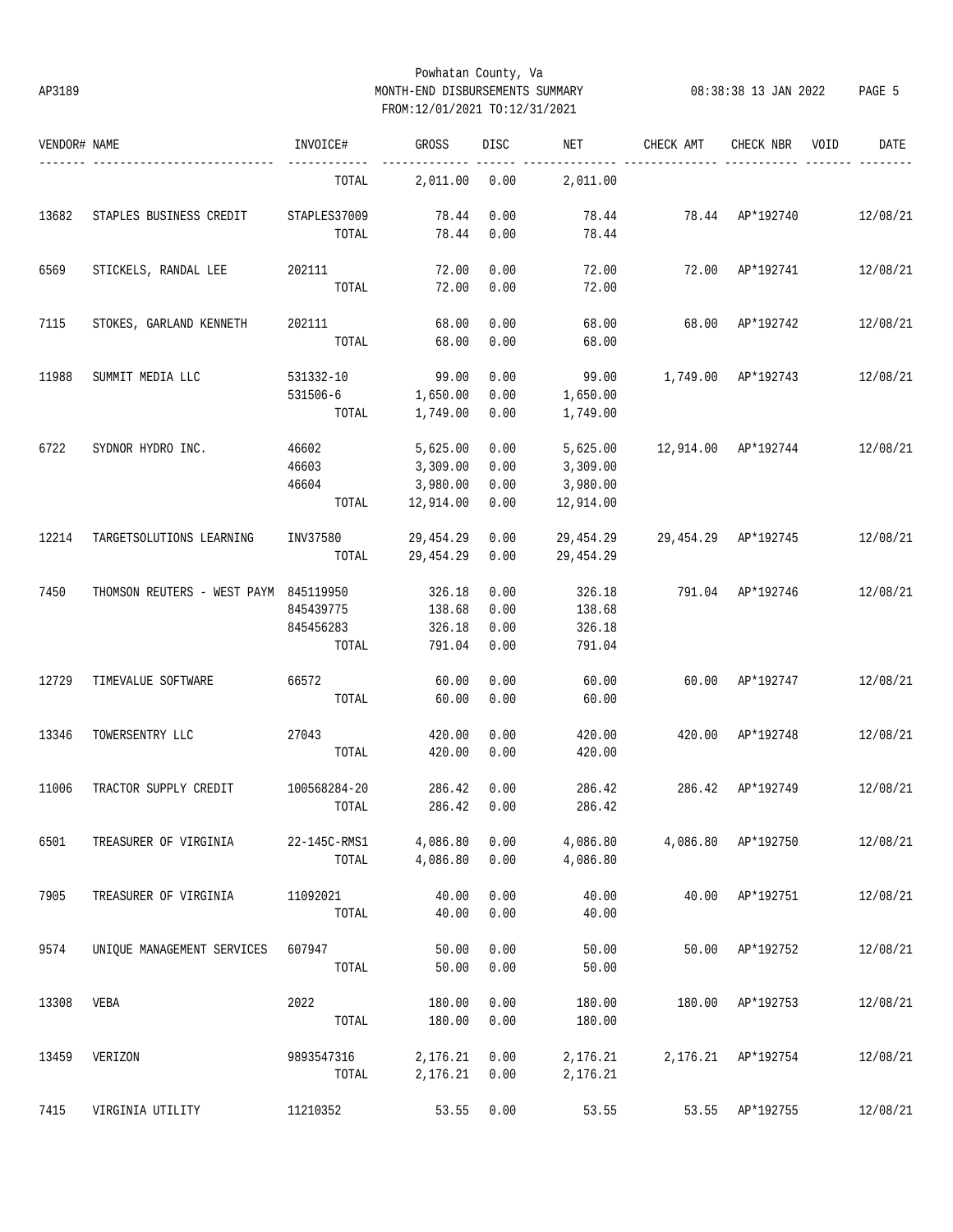## Powhatan County, Va AP3189 MONTH-END DISBURSEMENTS SUMMARY 08:38:38 13 JAN 2022 PAGE 6 FROM:12/01/2021 TO:12/31/2021

| VENDOR# NAME |                                                | INVOICE#            | GROSS          | DISC        | NET      | CHECK AMT                               | CHECK NBR        | VOID | DATE     |
|--------------|------------------------------------------------|---------------------|----------------|-------------|----------|-----------------------------------------|------------------|------|----------|
|              |                                                | TOTAL               | 53.55          | 0.00        | 53.55    |                                         |                  |      |          |
| 11181        | WELLS FARGO FINANCIAL                          | 5017739217 2,593.90 |                | 0.00        |          | 2,593.90  2,593.90  AP*192756  12/08/21 |                  |      |          |
|              |                                                | TOTAL               | 2,593.90       | 0.00        | 2,593.90 |                                         |                  |      |          |
| 12458        | WIMMER, WILLIE                                 | 2160                | 4,450.00       | 0.00        |          | 4,450.00  4,450.00  AP*192757           |                  |      | 12/08/21 |
|              |                                                |                     | TOTAL 4,450.00 | 0.00        | 4,450.00 |                                         |                  |      |          |
| 7755         | WITMER PUBLIC SAFETY                           | E2057252            | 125.00         | 0.00        | 125.00   | 225.00 AP*192758                        |                  |      | 12/08/21 |
|              |                                                | E2120565            | 100.00         | 0.00        | 100.00   |                                         |                  |      |          |
|              |                                                | TOTAL               | 225.00         | 0.00        | 225.00   |                                         |                  |      |          |
| 2080         | WOODCOCK, LYNN T.                              | 202111              | 108.00         | 0.00        | 108.00   | 108.00 AP*192759                        |                  |      | 12/08/21 |
|              |                                                | TOTAL               | 108.00         | 0.00        | 108.00   |                                         |                  |      |          |
| 10688        | A&B CLEANING SERVICE, INC.                     | 34709               | 6,906.00       | 0.00        |          | 6,906.00   6,906.00   AP*192760         |                  |      | 12/15/21 |
|              |                                                |                     | TOTAL 6,906.00 | 0.00        | 6,906.00 |                                         |                  |      |          |
| 10565        | A. D. DESIGNS                                  | 2468                | 232.00         | 0.00        | 232.00   |                                         | 232.00 AP*192761 |      | 12/15/21 |
|              |                                                | TOTAL               | 232.00         | 0.00        | 232.00   |                                         |                  |      |          |
| 6175         | ADAMS OIL COMPANY, INC. 50189,54831            |                     | 695.20         | 0.00        | 695.20   | 1,466.60 AP*192762                      |                  |      | 12/15/21 |
|              |                                                | 55322-4             | 771.40         | 0.00        | 771.40   |                                         |                  |      |          |
|              |                                                |                     | TOTAL 1,466.60 | 0.00        | 1,466.60 |                                         |                  |      |          |
|              | 11434 AGA JANITORIAL SOLUTIONS, L 00088 900.00 |                     |                | 0.00        | 900.00   | 900.00 AP*192763                        |                  |      | 12/15/21 |
|              |                                                | TOTAL               | 900.00         | 0.00        | 900.00   |                                         |                  |      |          |
| 9183         | AIR, WATER & SOIL LABORATOR V210009513         |                     | 346.00         | 0.00        | 346.00   | 980.80 AP*192764                        |                  |      | 12/15/21 |
|              |                                                | V21009357           | 46.80          | 0.00        | 46.80    |                                         |                  |      |          |
|              |                                                | V21009499           | 265.20         | 0.00        | 265.20   |                                         |                  |      |          |
|              |                                                | V21009516           | 40.00          | 0.00        | 40.00    |                                         |                  |      |          |
|              |                                                | V21009517           | 40.00          | 0.00        | 40.00    |                                         |                  |      |          |
|              |                                                | V21009551           | 40.00          | 0.00        | 40.00    |                                         |                  |      |          |
|              |                                                | V21009579           | 78.00          | 0.00        | 78.00    |                                         |                  |      |          |
|              |                                                | V21009580           | 124.80         | 0.00        | 124.80   |                                         |                  |      |          |
|              |                                                | TOTAL               |                | 980.80 0.00 | 980.80   |                                         |                  |      |          |
| 13371        | AMERICAN PEST MANAGEMENT, I 6796688            |                     | 164.59         | 0.00        |          | 164.59 164.59 AP*192765                 |                  |      | 12/15/21 |
|              |                                                | TOTAL               | 164.59 0.00    |             | 164.59   |                                         |                  |      |          |
| 12849        | AOUA VIRGINIA                                  | 000865687057        | 47.61          | 0.00        | 47.61    | 1,495.66 AP*192766                      |                  |      | 12/15/21 |
|              |                                                | 0559913-12-2        | 23.30          | 0.00        | 23.30    |                                         |                  |      |          |
|              |                                                | 0559914-12-2        | 31.39          | 0.00        | 31.39    |                                         |                  |      |          |
|              |                                                | 0574622-12-2        | 60.95          | 0.00        | 60.95    |                                         |                  |      |          |
|              |                                                | 0575528-11-2        | 9.98           | 0.00        | 9.98     |                                         |                  |      |          |
|              |                                                | 0621132-12-2        | 151.86         | 0.00        | 151.86   |                                         |                  |      |          |
|              |                                                | 0621730-12-2        | 186.20         | 0.00        | 186.20   |                                         |                  |      |          |
|              |                                                | 0621781-12-2        | 22.68          | 0.00        | 22.68    |                                         |                  |      |          |
|              |                                                | 0621880-12-2        | 18.31          | 0.00        | 18.31    |                                         |                  |      |          |
|              |                                                | 1100656-12-2        | 407.06         | 0.00        | 407.06   |                                         |                  |      |          |
|              |                                                | 1100657-12-2        | 195.56         | 0.00        | 195.56   |                                         |                  |      |          |
|              |                                                | 1188328-12+2        | 37.87          | 0.00        | 37.87    |                                         |                  |      |          |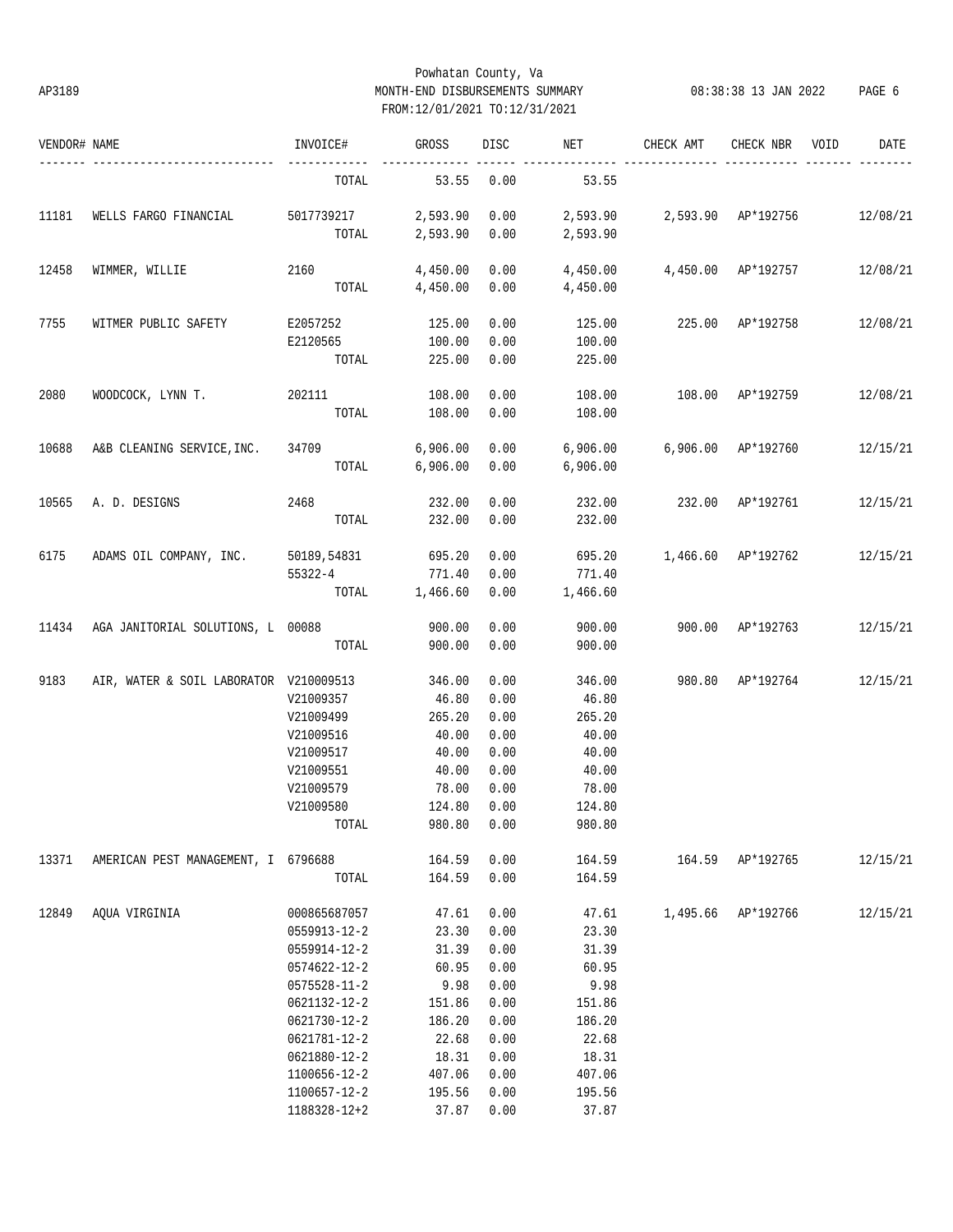# Powhatan County, Va AP3189 MONTH-END DISBURSEMENTS SUMMARY 08:38:38 13 JAN 2022 PAGE 7 FROM:12/01/2021 TO:12/31/2021

| VENDOR# NAME |                                           | INVOICE#            | GROSS               | DISC         | NET                 | CHECK AMT                             | CHECK NBR | VOID | DATE     |
|--------------|-------------------------------------------|---------------------|---------------------|--------------|---------------------|---------------------------------------|-----------|------|----------|
|              |                                           | 1401897-12-2        | 21.43               | 0.00         | 21.43               |                                       |           |      |          |
|              |                                           | 575072-12-21        | 175.15              | 0.00         | 175.15              |                                       |           |      |          |
|              |                                           | 621784-12-21        | 42.86               | 0.00         | 42.86               |                                       |           |      |          |
|              |                                           | AQUAVA.12.9.        | 63.45               | 0.00         | 63.45               |                                       |           |      |          |
|              |                                           | TOTAL               | 1,495.66            | 0.00         | 1,495.66            |                                       |           |      |          |
| 8668         | BANK OF AMERICA                           | 1178-NOV21          | 90.61               | 0.00         |                     | 90.61  22,598.18  AP*192767  12/15/21 |           |      |          |
|              |                                           | 1382-NOV21          | 38.90               | 0.00         | 38.90               |                                       |           |      |          |
|              |                                           | 2154-NOV21          | 468.00              | 0.00         | 468.00              |                                       |           |      |          |
|              |                                           | 2542-NOV21          | 6,444.99            | 0.00         | 6,444.99            |                                       |           |      |          |
|              |                                           | 2973-NOV21          | 75.19               | 0.00         | 75.19               |                                       |           |      |          |
|              |                                           | 3118-NOV21          | 1,427.74            | 0.00         | 1,427.74            |                                       |           |      |          |
|              |                                           | 3212-NOV21          | 1,832.71            | 0.00         | 1,832.71            |                                       |           |      |          |
|              |                                           | 4821-NOV21          | 312.19              | 0.00         | 312.19              |                                       |           |      |          |
|              |                                           | 4863-NOV21          | 2,930.71            | 0.00         | 2,930.71            |                                       |           |      |          |
|              |                                           | 5170-NOV21          | 154.44              | 0.00         | 154.44              |                                       |           |      |          |
|              |                                           | 5680-NOV21          | 585.37              | 0.00         | 585.37              |                                       |           |      |          |
|              |                                           | 6915-NOV21          | 36.00               | 0.00         | 36.00               |                                       |           |      |          |
|              |                                           | 7130-NOV21          | 12.15               | 0.00         | 12.15               |                                       |           |      |          |
|              |                                           | 7170-NOV21          | 34.25               | 0.00         | 34.25               |                                       |           |      |          |
|              |                                           | 7279-NOV21          | 637.57              | 0.00         | 637.57              |                                       |           |      |          |
|              |                                           | 7374-NOV21          | 193.27              | 0.00         | 193.27              |                                       |           |      |          |
|              |                                           | 7593-NOV21          | 2,336.59            | 0.00         | 2,336.59            |                                       |           |      |          |
|              |                                           | 8775-NOV21          | 644.62              | 0.00         | 644.62              |                                       |           |      |          |
|              |                                           | 9051-NOV21          | 2,284.59            | 0.00         | 2,284.59            |                                       |           |      |          |
|              |                                           | 9163-NOV21          | 874.10              | 0.00         | 874.10              |                                       |           |      |          |
|              |                                           |                     | 699.84              | 0.00         | 699.84              |                                       |           |      |          |
|              |                                           | 9212-NOV21          |                     |              |                     |                                       |           |      |          |
|              |                                           | 9596-NOV21          | 228.17              | 0.00         | 228.17              |                                       |           |      |          |
|              |                                           | 9856-NOV21<br>TOTAL | 256.18<br>22,598.18 | 0.00<br>0.00 | 256.18<br>22,598.18 |                                       |           |      |          |
|              |                                           |                     |                     |              |                     |                                       |           |      |          |
| 11632        | BERRY, THOMAS E.                          | 0034                | 756.00              | 0.00         | 756.00              | 756.00 AP*192768                      |           |      | 12/15/21 |
|              |                                           | TOTAL               | 756.00              | 0.00         | 756.00              |                                       |           |      |          |
| 6655         | BLOSSMAN GAS COMPANIES, INC 18646617 9.76 |                     |                     | 0.00         |                     | 9.76 1,151.16 AP*192769               |           |      | 12/15/21 |
|              |                                           | 18754091            | 456.27              | 0.00         | 456.27              |                                       |           |      |          |
|              |                                           | 18836759            | 568.43              | 0.00         | 568.43              |                                       |           |      |          |
|              |                                           | 18836854            | 116.70              | 0.00         | 116.70              |                                       |           |      |          |
|              |                                           | TOTAL               | 1,151.16            | 0.00         | 1,151.16            |                                       |           |      |          |
| 9991         | BMS DIRECT                                | 423                 | 600.00              | 0.00         | 600.00              | 600.00                                | AP*192770 |      | 12/15/21 |
|              |                                           | TOTAL               | 600.00              | 0.00         | 600.00              |                                       |           |      |          |
| 7296         | BOUND TREE MEDICAL, LLC                   | 84202092            | 128.46              | 0.00         | 128.46              | 128.46                                | AP*192771 |      | 12/15/21 |
|              |                                           | TOTAL               | 128.46              | 0.00         | 128.46              |                                       |           |      |          |
| 13711        | BRAME SPECIALTY CO INC                    | 7691223             | 1,020.20            | 0.00         | 1,020.20            | 2,259.39                              | AP*192772 |      | 12/15/21 |
|              |                                           | 7693633             | 1,239.19            | 0.00         | 1,239.19            |                                       |           |      |          |
|              |                                           | TOTAL               | 2,259.39            | 0.00         | 2,259.39            |                                       |           |      |          |
| 10665        | BROWN EDWARDS & COMPANY LLP 1309296       |                     | 4,100.00            | 0.00         | 4,100.00            | 4,100.00                              | AP*192773 |      | 12/15/21 |
|              |                                           | TOTAL               | 4,100.00            | 0.00         | 4,100.00            |                                       |           |      |          |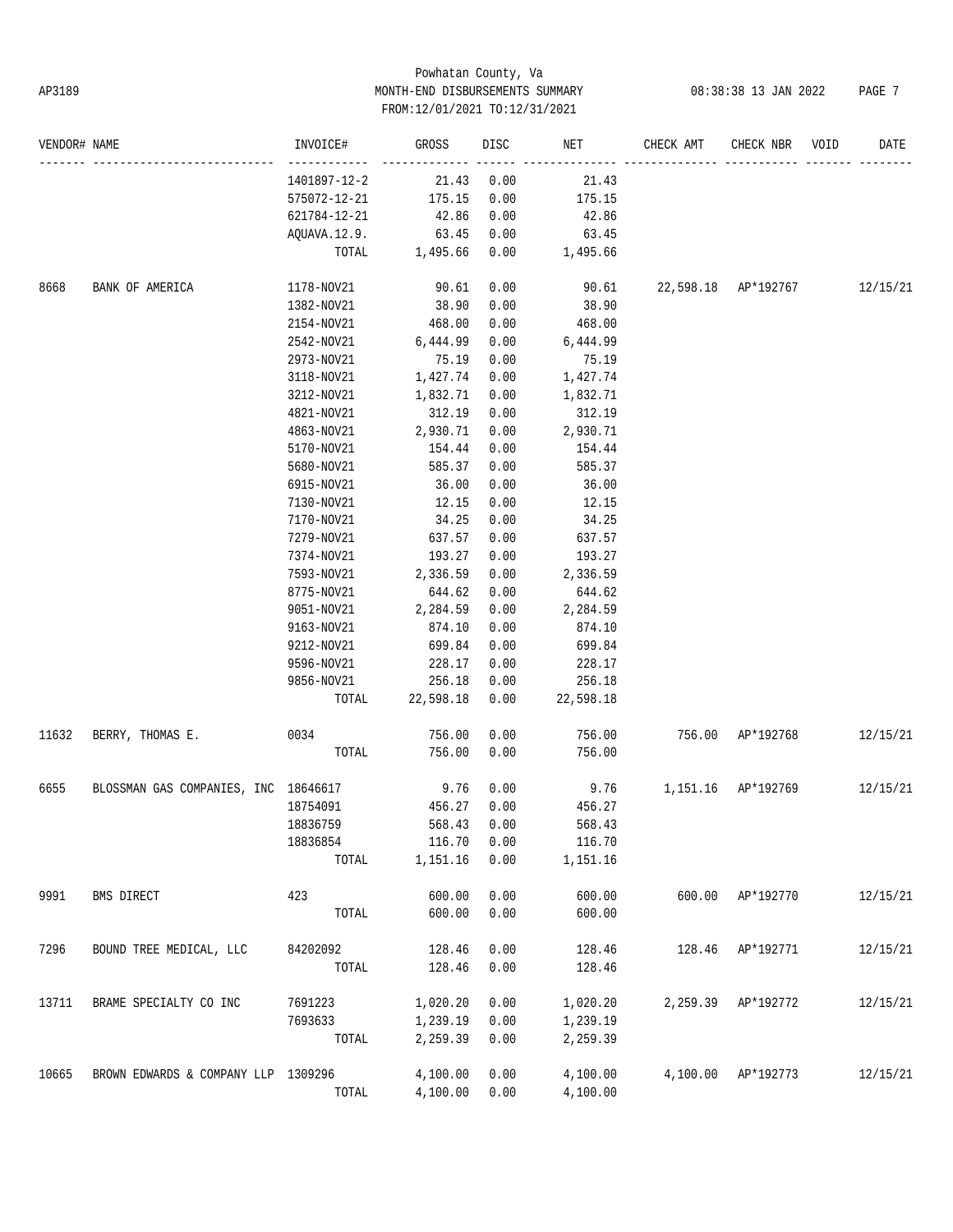# Powhatan County, Va AP3189 MONTH-END DISBURSEMENTS SUMMARY 08:38:38 13 JAN 2022 PAGE 8 FROM:12/01/2021 TO:12/31/2021

| VENDOR# NAME |                                             | INVOICE#                            | <b>GROSS</b>         | DISC         | NET                                              | CHECK AMT                          | CHECK NBR VOID     | DATE     |
|--------------|---------------------------------------------|-------------------------------------|----------------------|--------------|--------------------------------------------------|------------------------------------|--------------------|----------|
|              | 11439 BUSINESS CARD                         | ------------<br>0168-NOV21<br>TOTAL | 811.04<br>811.04     | 0.00<br>0.00 | 811.04                                           | 811.04   811.04   AP*192774        |                    | 12/15/21 |
|              |                                             |                                     |                      |              |                                                  |                                    |                    |          |
| 11610        | BUSINESS CARD                               | 5719-NOV21 4,112.30 0.00            |                      |              | 4, 112.30  4, 112.30  AP*192775  12/15/21        |                                    |                    |          |
|              |                                             |                                     | TOTAL 4,112.30 0.00  |              | 4,112.30                                         |                                    |                    |          |
| 11611        | BUSINESS CARD                               | 3423-NOV21                          | 222.75 0.00          |              |                                                  | 222.75   222.75   AP*192776        |                    | 12/15/21 |
|              |                                             | TOTAL                               | 222.75               | 0.00         | 222.75                                           |                                    |                    |          |
| 12919        | BUSINESS CARD                               | 6145-NOV21                          | 814.78               | 0.00         |                                                  | 814.78   814.78   AP*192777        |                    | 12/15/21 |
|              |                                             | TOTAL                               | 814.78 0.00          |              | 814.78                                           |                                    |                    |          |
| 4752         | BUSINESS CARD                               | 9796-NOV21 525.02                   |                      | 0.00         |                                                  | 525.02 525.02 AP*192778            |                    | 12/15/21 |
|              |                                             |                                     | TOTAL 525.02 0.00    |              | 525.02                                           |                                    |                    |          |
| 7353         | CDW GOVERNMENT, INC. N869271 11,004.14 0.00 |                                     |                      |              |                                                  |                                    |                    | 12/15/21 |
|              |                                             |                                     | TOTAL 11,004.14 0.00 |              | 11,004.14                                        |                                    |                    |          |
| 13187        | CENTRAL DISTRICT COR TREASU N/A             |                                     | 100.00               | 0.00         |                                                  |                                    |                    | 12/15/21 |
|              |                                             | TOTAL                               | 100.00               | 0.00         | 100.00                                           |                                    |                    |          |
| 540          | CENTRAL VIRGINIA WASTE MANA 27284           |                                     |                      |              | $1,005.00$ 0.00 1,005.00 1,005.00 AP*192781      |                                    |                    | 12/15/21 |
|              |                                             |                                     | TOTAL 1,005.00 0.00  |              | 1,005.00                                         |                                    |                    |          |
| 33130        | COUNTY OF HENRICO DEPT OF F 209370          |                                     |                      |              | 21,948.60  0.00  21,948.60  21,948.60  AP*192782 |                                    |                    | 12/15/21 |
|              |                                             |                                     |                      |              | TOTAL 21,948.60 0.00 21,948.60                   |                                    |                    |          |
| 860          | DOMINION ENERGY VIRGINIA                    | 122166783312                        | 270.63               | 0.00         |                                                  | 270.63 1,888.49 AP*192783 12/15/21 |                    |          |
|              |                                             | 325444024512                        | 237.61               | 0.00         | 237.61                                           |                                    |                    |          |
|              |                                             | 406203539112                        | 359.10               | 0.00         | 359.10                                           |                                    |                    |          |
|              |                                             | 416568092912                        | 143.33               | 0.00         | 143.33                                           |                                    |                    |          |
|              |                                             | 508065449312                        | 465.17               | 0.00         | 465.17                                           |                                    |                    |          |
|              |                                             | 621178981012                        | 131.35               | 0.00         | 131.35                                           |                                    |                    |          |
|              |                                             | 800937057112                        | 42.35                | 0.00         | 42.35                                            |                                    |                    |          |
|              |                                             | 920622775411                        | 238.95               | 0.00         | 238.95                                           |                                    |                    |          |
|              |                                             |                                     | TOTAL 1,888.49 0.00  |              | 1,888.49                                         |                                    |                    |          |
| 6842         | EAGLE FIRE INC.                             | IN00017035                          | 265.00               | 0.00         | 265.00                                           |                                    | 265.00 AP*192784   | 12/15/21 |
|              |                                             | TOTAL                               | 265.00               | 0.00         | 265.00                                           |                                    |                    |          |
| 11224        | ELECTRONIC SYSTEMS, INC.                    | IN2011815                           | 1,111.63             | 0.00         | 1,111.63                                         | 1,111.63 AP*192785                 |                    | 12/15/21 |
|              |                                             | TOTAL                               | 1,111.63             | 0.00         | 1,111.63                                         |                                    |                    |          |
| 13538        | EMERSON, BRIAN KENT                         | 0033                                | 192.00               | 0.00         | 192.00                                           |                                    | 192.00 AP*192786   | 12/15/21 |
|              |                                             | TOTAL                               | 192.00               | 0.00         | 192.00                                           |                                    |                    |          |
| 12905        | GALLS, LLC                                  | 019867169                           | 256.16               | 0.00         | 256.16                                           | 256.16                             | AP*192787          | 12/15/21 |
|              |                                             | TOTAL                               | 256.16               | 0.00         | 256.16                                           |                                    |                    |          |
| 13007        | GANNETT FLEMING INC                         | 03-20211203-                        | 487.50               | 0.00         | 487.50                                           |                                    | 487.50 AP*192788   | 12/15/21 |
|              |                                             | TOTAL                               | 487.50               | 0.00         | 487.50                                           |                                    |                    |          |
| 13549        | HOSTED BACKBONE, LLC                        | HB17-9590                           | 2,175.00             | 0.00         | 2,175.00                                         |                                    | 2,175.00 AP*192789 | 12/15/21 |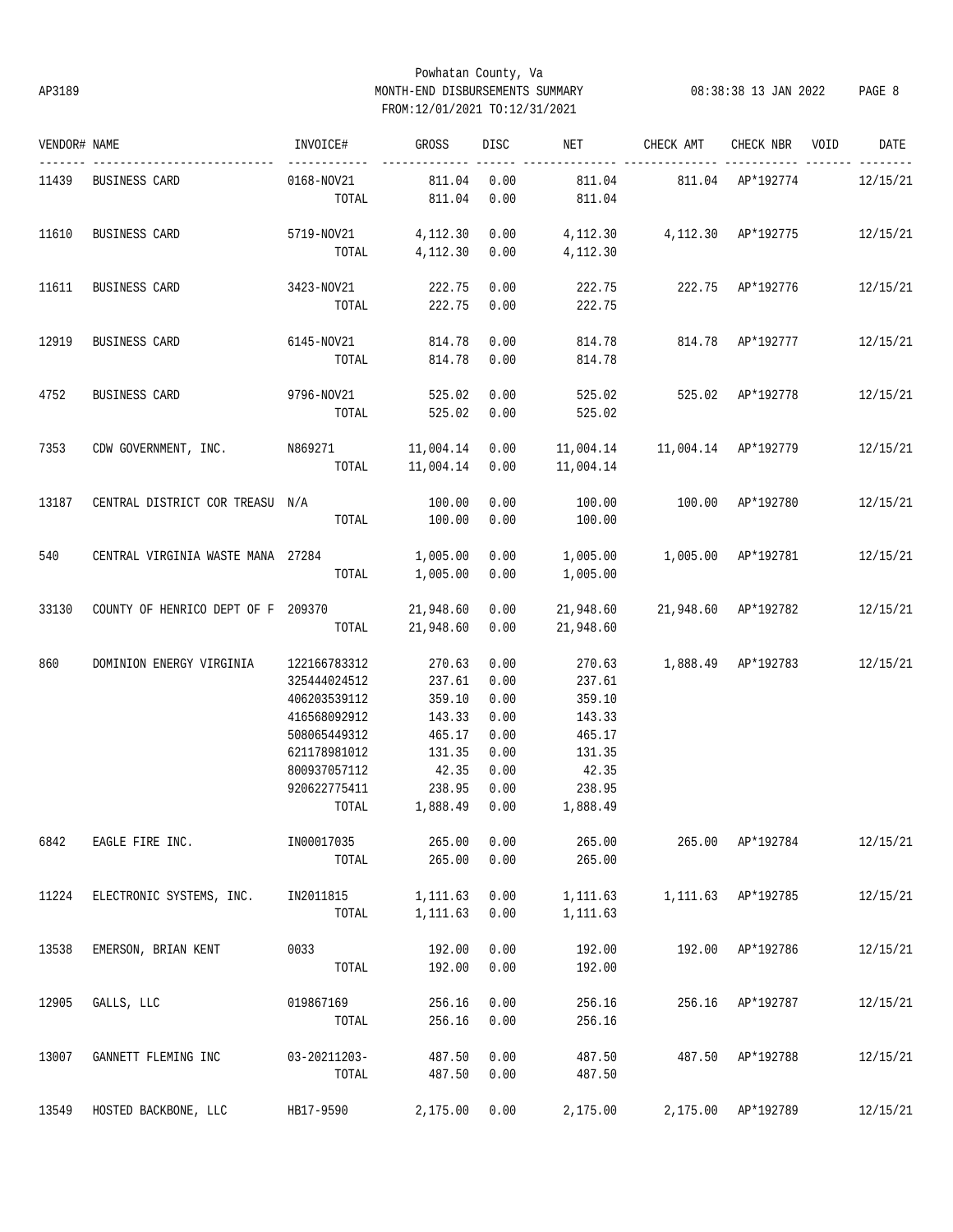## Powhatan County, Va AP3189 MONTH-END DISBURSEMENTS SUMMARY 08:38:38 13 JAN 2022 PAGE 9 FROM:12/01/2021 TO:12/31/2021

| VENDOR# NAME |                                              | INVOICE#                                      | GROSS                                                            | DISC                                         | NET                                                            | CHECK AMT                           | CHECK NBR           | VOID | DATE     |
|--------------|----------------------------------------------|-----------------------------------------------|------------------------------------------------------------------|----------------------------------------------|----------------------------------------------------------------|-------------------------------------|---------------------|------|----------|
|              |                                              | TOTAL                                         | 2,175.00                                                         |                                              | $0.00$ 2,175.00                                                |                                     |                     |      |          |
| 6912         | HURRICANE FENCE CO. 2122562-1 944.00         | TOTAL                                         | 944.00                                                           | 0.00<br>0.00                                 | 944.00<br>944.00                                               | 944.00 AP*192790 12/15/21           |                     |      |          |
| 11665        | <b>IAAO</b>                                  | 22-10186731<br>TOTAL                          | 225.00<br>225.00                                                 | 0.00<br>0.00                                 | 225.00<br>225.00                                               | 225.00 AP*192791                    |                     |      | 12/15/21 |
| 4754         | INTERSTATE BILLING SERVICES 785362 19,700.00 | TOTAL                                         | 19,700.00                                                        | 0.00<br>0.00                                 | 19,700.00                                                      | 19,700.00    19,700.00    AP*192792 |                     |      | 12/15/21 |
| 120          | JAMES RIVER AIR CONDITIONIN S227251          | S228239<br>S232543<br>S232688<br>S233291      | 720.00<br>480.00<br>480.00<br>414.00<br>336.00<br>TOTAL 2,430.00 | 0.00<br>0.00<br>0.00<br>0.00<br>0.00<br>0.00 | 720.00<br>480.00<br>480.00<br>414.00<br>336.00<br>2,430.00     | 2,430.00 AP*192793                  |                     |      | 12/15/21 |
| 9778         | KAESER COMPRESSORS, INC. 914930003           | TOTAL                                         | 197.78<br>197.78                                                 | 0.00<br>0.00                                 | 197.78<br>197.78                                               | 197.78 AP*192794                    |                     |      | 12/15/21 |
| 13527        | L3HARRIS TECHNOLOGIES, INC. 93379274         | TOTAL                                         | 1,424.45 0.00<br>1,424.45                                        | 0.00                                         | 1,424.45   1,424.45   AP*192795<br>1,424.45                    |                                     |                     |      | 12/15/21 |
| 10811        | LAND AND COATES, INC 3645679                 | TOTAL                                         | 37.56<br>37.56                                                   | 0.00<br>0.00                                 | 37.56<br>37.56                                                 | 37.56 AP*192796                     |                     |      | 12/15/21 |
| 12274        | MITEL CLOUD SERVICES, INC 38239252           | TOTAL                                         | 38.57<br>38.57                                                   | 0.00<br>0.00                                 | 38.57<br>38.57                                                 | 38.57 AP*192797                     |                     |      | 12/15/21 |
| 375          | PIEDMONT REGIONAL JAIL                       | 3762 38,660.00                                | TOTAL 38,660.00                                                  | 0.00<br>0.00                                 | 38,660.00 38,660.00 AP*192798<br>38,660.00                     |                                     |                     |      | 12/15/21 |
| 1250         | POWHATAN AUTO & TRACTOR PAR 661500           | 662102<br>665027<br>666424<br>666774<br>TOTAL | 77.49<br>36.99<br>63.48<br>18.99<br>251.52                       | 0.00<br>0.00<br>0.00<br>0.00<br>0.00         | 77.49<br>36.99<br>63.48<br>54.57 0.00 54.57<br>18.99<br>251.52 | 251.52 AP*192799                    |                     |      | 12/15/21 |
| 9055         | QUANTUM CONTROLS, INC.                       | 014451<br>TOTAL                               | 862.00<br>862.00                                                 | 0.00<br>0.00                                 | 862.00<br>862.00                                               |                                     | 862.00 AP*192800    |      | 12/15/21 |
| 6466         | RADIO COMMUNICATION OF VA I 602002110-1      | 80008945<br>TOTAL                             | 138.30<br>37,560.00<br>37,698.30                                 | 0.00<br>0.00<br>0.00                         | 138.30<br>37,560.00<br>37,698.30                               |                                     | 37,698.30 AP*192801 |      | 12/15/21 |
| 13979        | READ'S UNIFORMS, LLC                         | 100284-99<br>TOTAL                            | 218.50<br>218.50                                                 | 0.00<br>0.00                                 | 218.50<br>218.50                                               | 218.50                              | AP*192802           |      | 12/15/21 |
| 7325         | RICHMOND OXYGEN CO.                          | 376330, 37633<br>TOTAL                        | 665.00<br>665.00                                                 | 0.00<br>0.00                                 | 665.00<br>665.00                                               | 665.00                              | AP*192803           |      | 12/15/21 |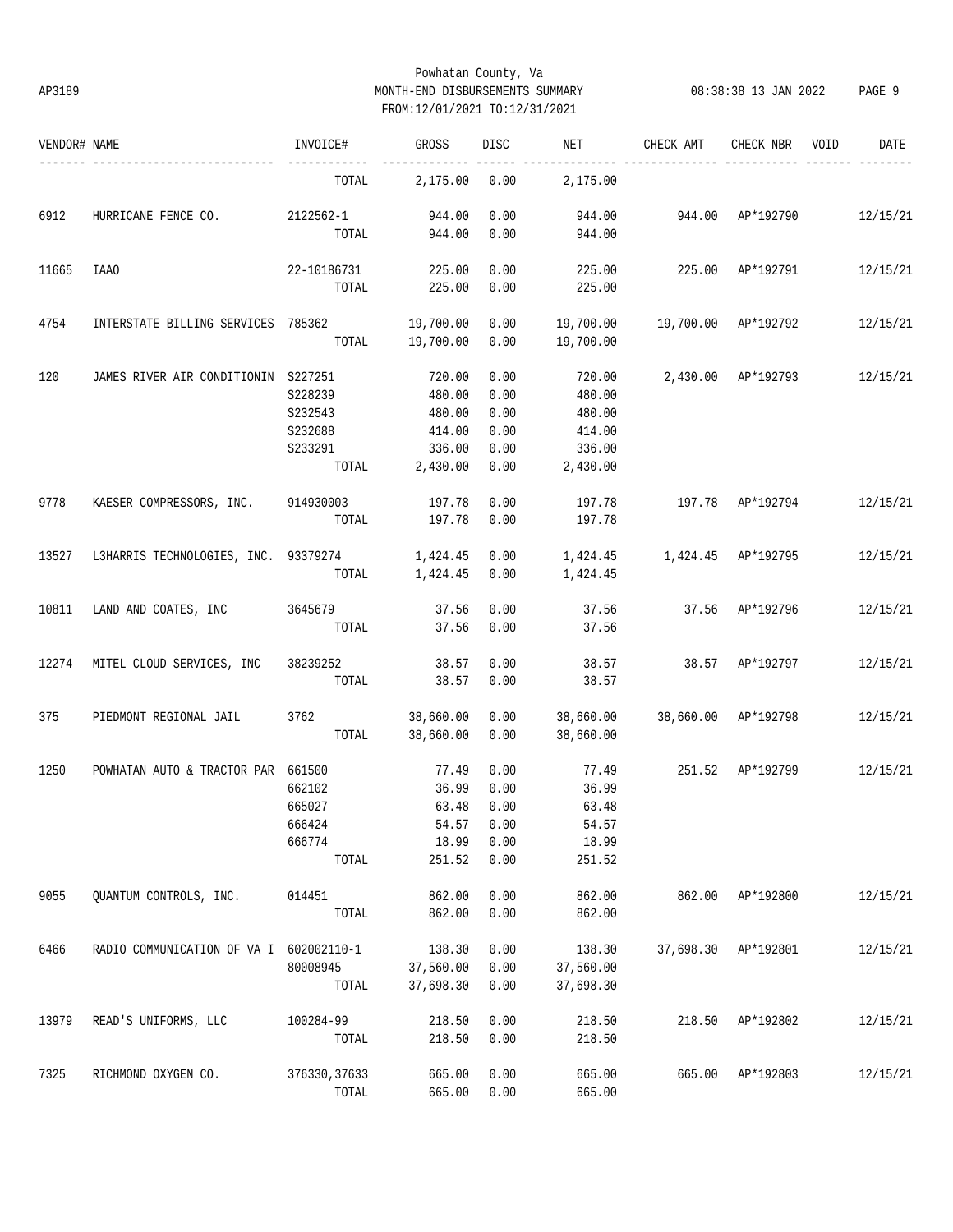# Powhatan County, Va AP3189 MONTH-END DISBURSEMENTS SUMMARY 08:38:38 13 JAN 2022 PAGE 10 FROM:12/01/2021 TO:12/31/2021

| VENDOR# NAME |                                                                                        | INVOICE#                        | GROSS                              | DISC         | <b>NET</b>                        | CHECK AMT                 | CHECK NBR VOID     | DATE     |
|--------------|----------------------------------------------------------------------------------------|---------------------------------|------------------------------------|--------------|-----------------------------------|---------------------------|--------------------|----------|
| 12958        | RIVER RUN ANIMAL HOSPITAL                                                              | ------------<br>445072<br>TOTAL | --------------<br>232.50<br>232.50 | 0.00<br>0.00 | 232.50<br>232.50                  | 232.50 AP*192804          |                    | 12/15/21 |
| 7456         | SCHOEFFEL, PATRICK M.                                                                  | 0030                            | 40.00                              | 0.00         | 40.00                             | 40.00 AP*192805           |                    | 12/15/21 |
|              |                                                                                        |                                 | TOTAL 40.00                        | 0.00         | 40.00                             |                           |                    |          |
| 12754        | SIGNATURE PUBLIC FUNDING CO 500137001120 46,552.02 0.00 46,552.02 46,5552.02 AP*192806 |                                 |                                    |              |                                   |                           |                    | 12/15/21 |
|              |                                                                                        | TOTAL                           | 46,552.02                          | 0.00         | 46,552.02                         |                           |                    |          |
| 6594         | SOUTHSIDE ELECTRIC COOP                                                                | 635040051120                    | 107.63                             | 0.00         |                                   | 107.63 2,531.28 AP*192807 |                    | 12/15/21 |
|              |                                                                                        | 635040161220                    | 376.11                             | 0.00         | 376.11                            |                           |                    |          |
|              |                                                                                        | 635040171220                    | 242.23                             | 0.00         | 242.23                            |                           |                    |          |
|              |                                                                                        | SEO.DECEMBER                    | 1,805.31                           | 0.00         | 1,805.31                          |                           |                    |          |
|              |                                                                                        | TOTAL                           | 2,531.28                           | 0.00         | 2,531.28                          |                           |                    |          |
| 7384         | STANLEY ACCESS TECH                                                                    | 0906391521 312.50               |                                    | 0.00         | 312.50                            | 312.50 AP*192808          |                    | 12/15/21 |
|              |                                                                                        | TOTAL                           | 312.50                             | 0.00         | 312.50                            |                           |                    |          |
| 8346         | SYCOM TECHNOLOGIES                                                                     | AT68871                         | 2,961.61                           | 0.00         | 2,961.61    6,509.28    AP*192809 |                           |                    | 12/15/21 |
|              |                                                                                        | I0054642                        | 3,547.67                           | 0.00         | 3,547.67                          |                           |                    |          |
|              |                                                                                        | TOTAL                           | 6,509.28                           | 0.00         | 6,509.28                          |                           |                    |          |
| 7543         | SYDNOR, LEON                                                                           | 0031                            | 720.00                             | 0.00         | 720.00                            |                           | 720.00 AP*192810   | 12/15/21 |
|              |                                                                                        | TOTAL                           | 720.00                             | 0.00         | 720.00                            |                           |                    |          |
| 13636        | THE LAW OFFICE OF DAVID MOS 9226761                                                    |                                 | 160.32                             | 0.00         | 160.32                            | 160.32 AP*192811          |                    | 12/15/21 |
|              |                                                                                        | TOTAL                           | 160.32                             | 0.00         | 160.32                            |                           |                    |          |
| 6267         | TIMBERLAKE, II, JAMES B.                                                               | 1234                            | 9.53                               | 0.00         | 9.53                              |                           | 97.09 AP*192812    | 12/15/21 |
|              |                                                                                        | NN                              | 87.56                              | 0.00         | 87.56                             |                           |                    |          |
|              |                                                                                        | TOTAL                           | 97.09                              | 0.00         | 97.09                             |                           |                    |          |
| 9954         | ULLOA, SANDRA                                                                          | 9018535                         | 120.00                             | 0.00         | 120.00                            | 120.00 AP*192813          |                    | 12/15/21 |
|              |                                                                                        | TOTAL                           | 120.00                             | 0.00         | 120.00                            |                           |                    |          |
| 11193        | VERIZON                                                                                | 13574714NOV2                    | 916.92                             | 0.00         | 916.92                            | 916.92 AP*192814          |                    | 12/15/21 |
|              |                                                                                        | TOTAL                           |                                    | 916.92 0.00  | 916.92                            |                           |                    |          |
| 13639        | VERIZON                                                                                | 850-481-552-                    | 172.55                             | 0.00         | 172.55                            |                           | 172.55 AP*192815   | 12/15/21 |
|              |                                                                                        | TOTAL                           | 172.55                             | 0.00         | 172.55                            |                           |                    |          |
| 6302         | VITA - VIRGINIA INFORMATION T445219                                                    |                                 | 275.12                             | 0.00         | 275.12                            |                           | 275.12 AP*192816   | 12/15/21 |
|              |                                                                                        | TOTAL                           | 275.12                             | 0.00         | 275.12                            |                           |                    |          |
| 9768         | WAMPLER EANES APPRAISAL                                                                | $13 - 22$                       | 152.00                             | 0.00         | 152.00                            |                           | 136.80 AP*192817   | 12/15/21 |
|              |                                                                                        | 13-22A                          | $-15.20$                           | 0.00         | $-15.20$                          |                           |                    |          |
|              |                                                                                        | TOTAL                           | 136.80                             | 0.00         | 136.80                            |                           |                    |          |
| 11698        | WESTWOOD PHARMACY                                                                      | 29860                           | 126.14                             | 0.00         | 126.14                            |                           | 126.14 AP*192818   | 12/15/21 |
|              |                                                                                        | TOTAL                           | 126.14                             | 0.00         | 126.14                            |                           |                    |          |
|              |                                                                                        |                                 |                                    |              |                                   |                           |                    |          |
| 12458        | WIMMER, WILLIE                                                                         | 2162                            | 2,234.75                           | 0.00         | 2,234.75                          |                           | 2,234.75 AP*192819 | 12/15/21 |
|              |                                                                                        | TOTAL                           | 2,234.75                           | 0.00         | 2,234.75                          |                           |                    |          |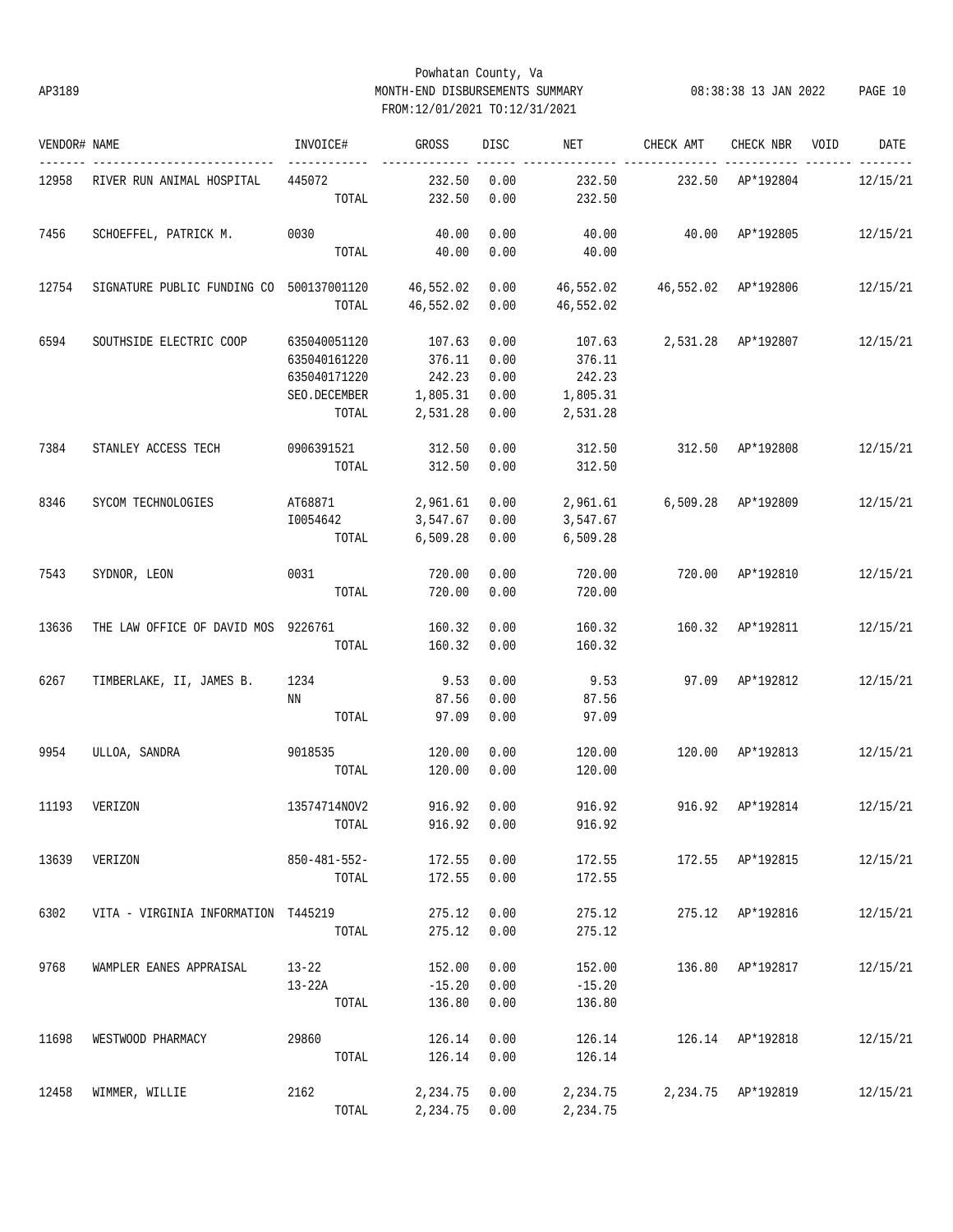# Powhatan County, Va AP3189 MONTH-END DISBURSEMENTS SUMMARY 08:38:38 13 JAN 2022 PAGE 11 FROM:12/01/2021 TO:12/31/2021

| VENDOR# NAME |                                         | INVOICE#          | GROSS              | DISC         | NET                | CHECK AMT           | CHECK NBR                 | VOID | DATE     |
|--------------|-----------------------------------------|-------------------|--------------------|--------------|--------------------|---------------------|---------------------------|------|----------|
| 12063        | WINDSTREAM                              | 012272474NOV      | 749.77             | 0.00         | 749.77             | 749.77              | AP*192820                 |      | 12/15/21 |
|              |                                         | TOTAL             | 749.77             | 0.00         | 749.77             |                     |                           |      |          |
| 8743         | KAREN B ALEXANDER                       | 12/15/2021        | 269.84             | 0.00         | 269.84             |                     | 269.84 AP*192821          |      | 12/20/21 |
|              |                                         | TOTAL             | 269.84             | 0.00         | 269.84             |                     |                           |      |          |
| 13953        | ALL TRAFFIC SOLUTIONS                   | SIN030559         | 7,780.00           | 0.00         | 7,780.00           |                     | 7,780.00 AP*192822        |      | 12/20/21 |
|              |                                         | TOTAL             | 7,780.00           | 0.00         | 7,780.00           |                     |                           |      |          |
| 11931        | ALTAIRIS TECHNOLOGY PARTNER 55-POW      |                   | 2,522.00           | 0.00         | 2,522.00           |                     | 2,522.00 AP*192823        |      | 12/20/21 |
|              |                                         | TOTAL             | 2,522.00           | 0.00         | 2,522.00           |                     |                           |      |          |
| 11479        | ATLANTIC EMERGENCY SOLUTION 7862RIC     |                   | 543.42             | 0.00         | 543.42             | 543.42              | AP*192824                 |      | 12/20/21 |
|              |                                         | TOTAL             | 543.42             | 0.00         | 543.42             |                     |                           |      |          |
| 9454         | BANKERS INSURANCE, LLC                  | 61446             | 2,448.00           | 0.00         | 2,448.00           |                     | 2,448.00 AP*192825        |      | 12/20/21 |
|              |                                         | TOTAL             | 2,448.00           | 0.00         | 2,448.00           |                     |                           |      |          |
|              |                                         |                   |                    |              |                    |                     |                           |      |          |
| 9991         | BMS DIRECT                              | 154854<br>155399P | 1,376.49<br>125.00 | 0.00<br>0.00 | 1,376.49<br>125.00 |                     | 1,501.49 AP*192826        |      | 12/20/21 |
|              |                                         | TOTAL             | 1,501.49           | 0.00         | 1,501.49           |                     |                           |      |          |
| 7296         | BOUND TREE MEDICAL, LLC                 | 84311225          | 673.09             | 0.00         | 673.09             | 718.05              | AP*192827                 |      | 12/20/21 |
|              |                                         | 84312934          | 44.96              | 0.00         | 44.96              |                     |                           |      |          |
|              |                                         | TOTAL             | 718.05             | 0.00         | 718.05             |                     |                           |      |          |
| 13491        | COMMONWEALTH DRUG AND ALCOH 247         |                   | 924.00             | 0.00         | 924.00             |                     | 924.00 AP*192828          |      | 12/20/21 |
|              |                                         | TOTAL             | 924.00             | 0.00         | 924.00             |                     |                           |      |          |
| 13674        | CROWN ATLANTIC COMPANY LLC              | 367238640120      | 2,183.60           | 0.00         | 2,183.60           | 2,183.60 AP*192829  |                           |      | 12/20/21 |
|              |                                         | TOTAL             | 2,183.60           | 0.00         | 2,183.60           |                     |                           |      |          |
| 10079        | DEAL & LACHENEY P.C.                    | 5054              | 11,166.66          | 0.00         | 11,166.66          | 11,166.66 AP*192830 |                           |      | 12/20/21 |
|              |                                         | TOTAL             | 11,166.66          | 0.00         | 11,166.66          |                     |                           |      |          |
| 860          | DOMINION ENERGY VIRGINIA 12022021       |                   | 207.19 0.00        |              | 207.19             |                     | 207.19 AP*192831 12/20/21 |      |          |
|              |                                         | TOTAL             | 207.19             | 0.00         | 207.19             |                     |                           |      |          |
| 9639         | EMS MANAGEMENT & CONSULTANT 044743      |                   | 2,603.83           | 0.00         | 2,603.83           |                     | 2,603.83 AP*192832        |      | 12/20/21 |
|              |                                         | TOTAL             | 2,603.83           | 0.00         | 2,603.83           |                     |                           |      |          |
| 338          | FIRE PROTECTION EQUIP. CO               | 00078093          | 151.40             | 0.00         | 151.40             |                     | 151.40 AP*192833          |      | 12/20/21 |
|              |                                         | TOTAL             | 151.40             | 0.00         | 151.40             |                     |                           |      |          |
| 13290        | GLOBAL SIGNAL ACQUISITIONS 366825010120 |                   | 1,060.90           | 0.00         | 1,060.90           |                     | 1,060.90 AP*192834        |      | 12/20/21 |
|              |                                         | TOTAL             | 1,060.90           | 0.00         | 1,060.90           |                     |                           |      |          |
|              |                                         |                   |                    |              |                    |                     |                           |      |          |
| 6763         | GREENBERG AND ASSOCIATES, L 2691        |                   | 1,150.00           | 0.00         | 1,150.00           |                     | 1,150.00 AP*192835        |      | 12/20/21 |
|              |                                         | TOTAL             | 1,150.00           | 0.00         | 1,150.00           |                     |                           |      |          |
| 11391        | HALEY FORD                              | 44429970          | 6,719.42           | 0.00         | 6,719.42           |                     | 6,719.42 AP*192836        |      | 12/20/21 |
|              |                                         | TOTAL             | 6,719.42           | 0.00         | 6,719.42           |                     |                           |      |          |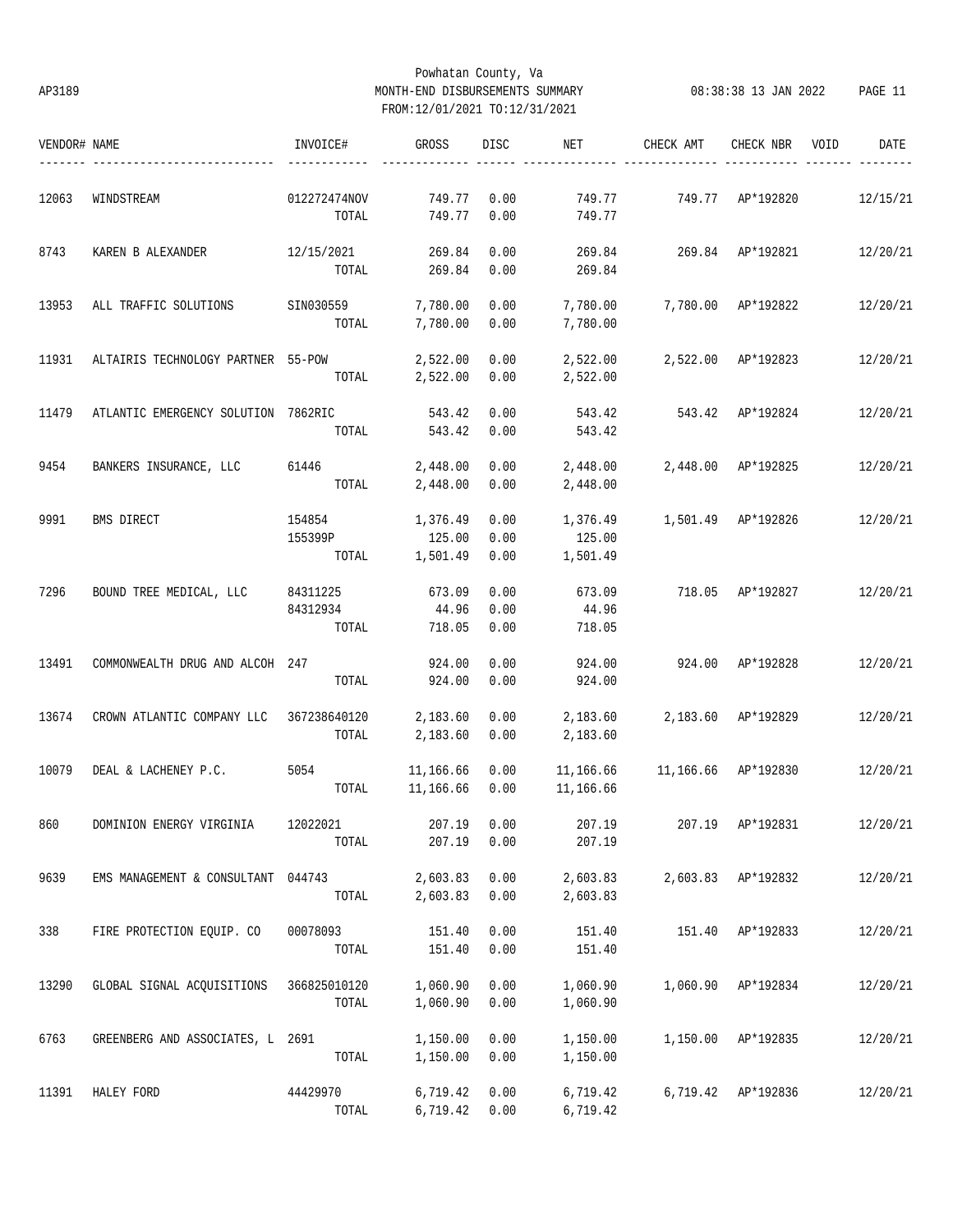## Powhatan County, Va AP3189 MONTH-END DISBURSEMENTS SUMMARY 08:38:38 13 JAN 2022 PAGE 12 FROM:12/01/2021 TO:12/31/2021

| VENDOR# NAME |                                          | INVOICE#          | GROSS                   | DISC         | NET                     | CHECK AMT | CHECK NBR            | VOID | DATE     |
|--------------|------------------------------------------|-------------------|-------------------------|--------------|-------------------------|-----------|----------------------|------|----------|
|              |                                          |                   |                         |              |                         |           |                      |      |          |
| 13527        | L3HARRIS TECHNOLOGIES, INC. 93379494     |                   | 151,679.43              | 0.00         | 151,679.43              |           | 172,514.43 AP*192837 |      | 12/20/21 |
|              |                                          | 93379511<br>TOTAL | 20,835.00<br>172,514.43 | 0.00<br>0.00 | 20,835.00<br>172,514.43 |           |                      |      |          |
|              |                                          |                   |                         |              |                         |           |                      |      |          |
| 13176        | MIDWEST TAPE, LLC                        | 501411904         | 179.89                  | 0.00         | 179.89                  | 179.89    | AP*192838            |      | 12/20/21 |
|              |                                          | TOTAL             | 179.89                  | 0.00         | 179.89                  |           |                      |      |          |
| 13562        | MOORE, GLEN E JR                         | 0036              | 192.00                  | 0.00         | 192.00                  | 192.00    | AP*192839            |      | 12/20/21 |
|              |                                          | TOTAL             | 192.00                  | 0.00         | 192.00                  |           |                      |      |          |
| 7297         | NAFECO, INC.                             | 1115718           | 59.00                   | 0.00         | 59.00                   | 59.00     | AP*192840            |      | 12/20/21 |
|              |                                          | TOTAL             | 59.00                   | 0.00         | 59.00                   |           |                      |      |          |
| 9281         | OVERDRIVE, INC.                          | 01369CO21494      | 315.73                  | 0.00         | 315.73                  | 315.73    | AP*192841            |      | 12/20/21 |
|              |                                          | TOTAL             | 315.73                  | 0.00         | 315.73                  |           |                      |      |          |
| 9368         | PERFORMANCE CUSTOM                       | 602               | 5,685.00                | 0.00         | 5,685.00                | 5,685.00  | AP*192842            |      | 12/20/21 |
|              |                                          | TOTAL             | 5,685.00                | 0.00         | 5,685.00                |           |                      |      |          |
|              |                                          |                   |                         |              |                         |           |                      |      |          |
| 6579         | RICHMOND ALARM                           | 571088            | 400.00                  | 0.00         | 400.00                  | 400.00    | AP*192843            |      | 12/20/21 |
|              |                                          | TOTAL             | 400.00                  | 0.00         | 400.00                  |           |                      |      |          |
| 7062         | RUTHERFORD JANITOR SUPPLY                | 1237003           | 112.00                  | 0.00         | 112.00                  | 472.30    | AP*192844            |      | 12/20/21 |
|              |                                          | 1237149           | 360.30                  | 0.00         | 360.30                  |           |                      |      |          |
|              |                                          | TOTAL             | 472.30                  | 0.00         | 472.30                  |           |                      |      |          |
| 6594         | SOUTHSIDE ELECTRIC COOP                  | 12102021          | 287.88                  | 0.00         | 287.88                  | 287.88    | AP*192845            |      | 12/20/21 |
|              |                                          | TOTAL             | 287.88                  | 0.00         | 287.88                  |           |                      |      |          |
| 8351         | VACORP                                   | 91509             | 1,427.00                | 0.00         | 1,427.00                | 1,427.00  | AP*192846            |      | 12/20/21 |
|              |                                          | TOTAL             | 1,427.00                | 0.00         | 1,427.00                |           |                      |      |          |
| 12953        | VERIZON WIRELESS - VSAT                  | 21517191-805      | 100.00                  | 0.00         | 100.00                  | 210.00    | AP*192847            |      | 12/20/21 |
|              |                                          | 21529435-775      | 110.00                  | 0.00         | 110.00                  |           |                      |      |          |
|              |                                          | TOTAL             | 210.00                  | 0.00         | 210.00                  |           |                      |      |          |
| 11181        | WELLS FARGO FINANCIAL                    | 5018019762        | 87.86                   | 0.00         | 87.86                   |           | 87.86 AP*192848      |      | 12/20/21 |
|              |                                          | TOTAL             | 87.86                   | 0.00         | 87.86                   |           |                      |      |          |
| 7755         | WITMER PUBLIC SAFETY                     | E2121797          | 419.00                  | 0.00         | 419.00                  | 419.00    | AP*192849            |      | 12/20/21 |
|              |                                          | TOTAL             | 419.00                  | 0.00         | 419.00                  |           |                      |      |          |
|              |                                          |                   |                         |              |                         |           |                      |      |          |
| 9183         | AIR, WATER & SOIL LABORATOR V21009662    |                   | 111.80                  | 0.00         | 111.80                  |           | 366.60 AP*192866     |      | 12/28/21 |
|              |                                          | V21009678         | 174.80                  | 0.00         | 174.80                  |           |                      |      |          |
|              |                                          | V21009755         | 40.00                   | 0.00         | 40.00                   |           |                      |      |          |
|              |                                          | V21009756         | 40.00                   | 0.00         | 40.00                   |           |                      |      |          |
|              |                                          | TOTAL             | 366.60                  | 0.00         | 366.60                  |           |                      |      |          |
| 7139         | AIRECO SUPPLY INC.                       | 8866702-00        | 28.13                   | 0.00         | 28.13                   |           | 28.13 AP*192867      |      | 12/28/21 |
|              |                                          | TOTAL             | 28.13                   | 0.00         | 28.13                   |           |                      |      |          |
| 12275        | ANTHEM HEALTH PLANS OF VIRG 888842543073 |                   | 2,008.54                | 0.00         | 2,008.54                |           | 2,008.54 AP*192868   |      | 12/28/21 |
|              |                                          |                   |                         |              |                         |           |                      |      |          |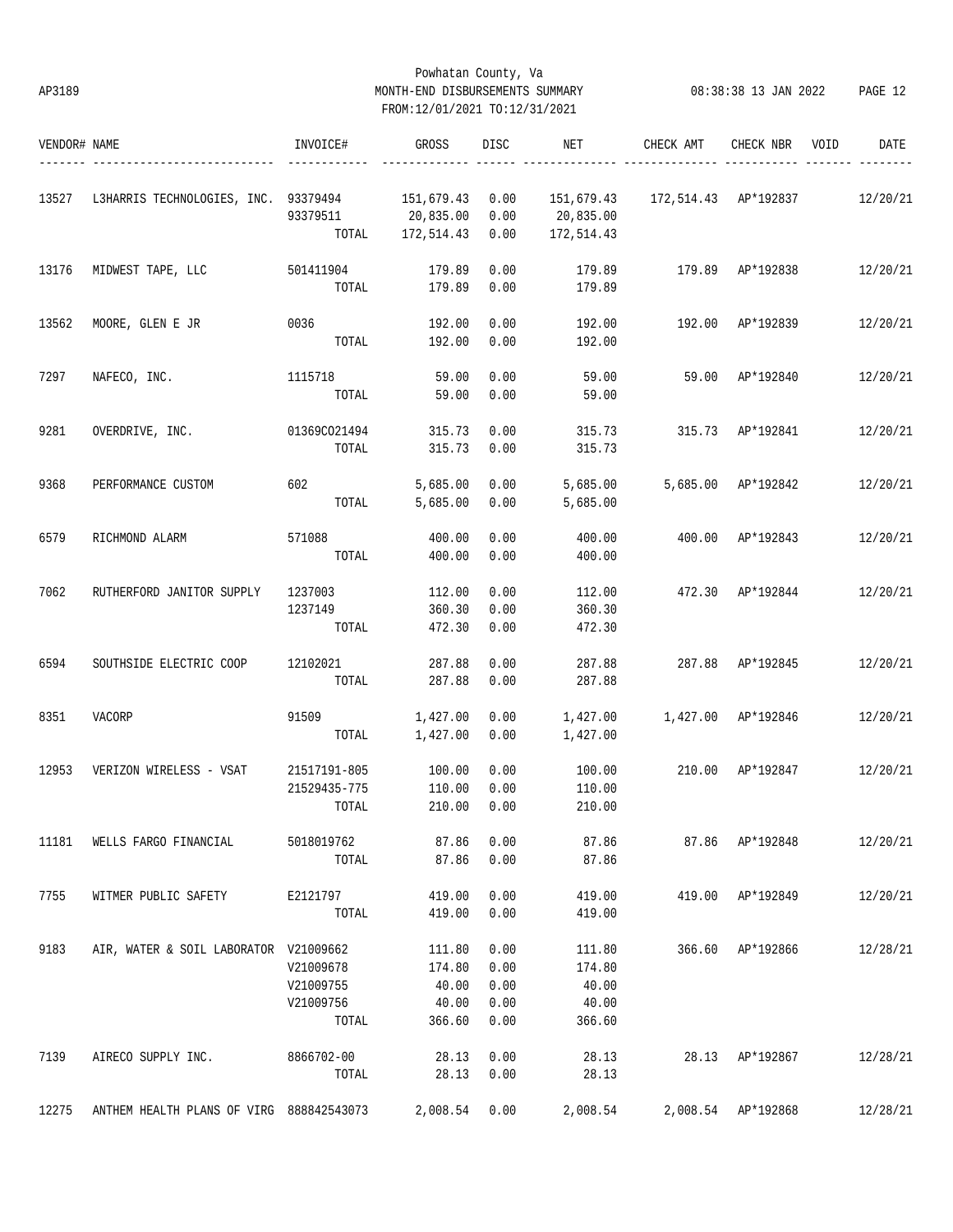## Powhatan County, Va AP3189 MONTH-END DISBURSEMENTS SUMMARY 08:38:38 13 JAN 2022 PAGE 13 FROM:12/01/2021 TO:12/31/2021

| VENDOR# NAME        |                                        | INVOICE#     | GROSS         | DISC       | NET      | CHECK AMT | CHECK NBR                                                                                                                                                                                                                | VOID | DATE     |
|---------------------|----------------------------------------|--------------|---------------|------------|----------|-----------|--------------------------------------------------------------------------------------------------------------------------------------------------------------------------------------------------------------------------|------|----------|
|                     |                                        | TOTAL        | 2,008.54 0.00 |            | 2,008.54 |           |                                                                                                                                                                                                                          |      |          |
| 12849               | AQUA VIRGINIA 0620830-12-2             |              | 273.17        | 0.00       |          |           |                                                                                                                                                                                                                          |      |          |
|                     |                                        | TOTAL        | 273.17        | 0.00       | 273.17   |           |                                                                                                                                                                                                                          |      |          |
| 4757                | ART ON WHEELS, NFP ARTCLASSES          |              | 458.00        | 0.00       | 458.00   |           |                                                                                                                                                                                                                          |      | 12/28/21 |
|                     |                                        | TOTAL        | 458.00        | 0.00       | 458.00   |           |                                                                                                                                                                                                                          |      |          |
| 6655                | BLOSSMAN GAS COMPANIES, INC 18758063   |              | 2,775.99      | 0.00       | 2,775.99 |           |                                                                                                                                                                                                                          |      | 12/28/21 |
|                     |                                        | 18887293     | 411.89        | 0.00       | 411.89   |           |                                                                                                                                                                                                                          |      |          |
|                     |                                        | TOTAL        | 3,187.88      | 0.00       | 3,187.88 |           |                                                                                                                                                                                                                          |      |          |
| 7296                | BOUND TREE MEDICAL, LLC 84322691 22.36 |              |               | 0.00       | 22.36    |           |                                                                                                                                                                                                                          |      | 12/28/21 |
|                     |                                        | TOTAL        | 22.36         | 0.00       | 22.36    |           |                                                                                                                                                                                                                          |      |          |
| 540                 | CENTRAL VIRGINIA WASTE MANA 27336      |              | 748.49        | 0.00       | 748.49   |           | 273.17 273.17 AP*192869 12/28/21<br>458.00 AP*192870<br>3,187.88 AP*192871<br>22.36 AP*192872<br>748.49 AP*192873<br>456.10 AP*192874<br>997.75 AP*192875<br>272.40 AP*192876<br>113.25 AP*192877<br>22,048.78 AP*192878 |      | 12/28/21 |
|                     |                                        | TOTAL        | 748.49        | 0.00       | 748.49   |           |                                                                                                                                                                                                                          |      |          |
| 6965                | CINTAS CORPORATION                     | 4102589312   | 91.22         | 0.00       | 91.22    |           |                                                                                                                                                                                                                          |      | 12/28/21 |
|                     |                                        | 4103331872   | 91.22         | 0.00       | 91.22    |           |                                                                                                                                                                                                                          |      |          |
|                     |                                        | 4104058661   | 91.22         | 0.00       | 91.22    |           |                                                                                                                                                                                                                          |      |          |
|                     |                                        | 4104753528   | 91.22         | 0.00       | 91.22    |           |                                                                                                                                                                                                                          |      |          |
|                     |                                        | 4105334805   | 91.22         | 0.00       | 91.22    |           |                                                                                                                                                                                                                          |      |          |
|                     |                                        | TOTAL        | 456.10        | 0.00       | 456.10   |           |                                                                                                                                                                                                                          |      |          |
|                     | CLAWS & PAWS ANIMAL CARE               | 111603       | 90.00         | 0.00       | 90.00    |           |                                                                                                                                                                                                                          |      | 12/28/21 |
|                     |                                        | 12012021     | 907.75        | 0.00       | 907.75   |           |                                                                                                                                                                                                                          |      |          |
|                     |                                        | TOTAL        | 997.75        | 0.00       | 997.75   |           |                                                                                                                                                                                                                          |      |          |
|                     | DEMCO, INC.                            | 7052213      | 272.40        | 0.00       | 272.40   |           |                                                                                                                                                                                                                          |      | 12/28/21 |
|                     |                                        | TOTAL        | 272.40        | 0.00       | 272.40   |           |                                                                                                                                                                                                                          |      |          |
| 6240                | DIAMOND SPRINGS WATER, INC             | 0002007490   | 6.50          | 0.00       | 6.50     |           |                                                                                                                                                                                                                          |      | 12/28/21 |
|                     |                                        | 0002019869   | 9.95          | 0.00       | 9.95     |           |                                                                                                                                                                                                                          |      |          |
|                     |                                        | 0002066383   | 27.96         | 0.00       | 27.96    |           |                                                                                                                                                                                                                          |      |          |
| 7341<br>6879<br>860 |                                        | 1956582      | 14.98         | 0.00       | 14.98    |           |                                                                                                                                                                                                                          |      |          |
|                     |                                        | 2023209      |               | 11.95 0.00 | 11.95    |           |                                                                                                                                                                                                                          |      |          |
|                     |                                        | 2063100      | 22.47         | 0.00       | 22.47    |           |                                                                                                                                                                                                                          |      |          |
|                     |                                        | 3389-12-21   | 19.44         | 0.00       | 19.44    |           |                                                                                                                                                                                                                          |      |          |
|                     |                                        | TOTAL        | 113.25        | 0.00       | 113.25   |           |                                                                                                                                                                                                                          |      |          |
|                     | DOMINION ENERGY VIRGINIA               | 0962041034-1 | 1,446.17      | 0.00       | 1,446.17 |           |                                                                                                                                                                                                                          |      | 12/28/21 |
|                     |                                        | 1223507334-1 | 133.77        | 0.00       | 133.77   |           |                                                                                                                                                                                                                          |      |          |
|                     |                                        | 1552444950-1 | 280.71        | 0.00       | 280.71   |           |                                                                                                                                                                                                                          |      |          |
|                     |                                        | 1875198911-1 | 12.37         | 0.00       | 12.37    |           |                                                                                                                                                                                                                          |      |          |
|                     |                                        | 2312285006-1 | 218.41        | 0.00       | 218.41   |           |                                                                                                                                                                                                                          |      |          |
|                     |                                        | 2346327501-1 | 4,228.88      | 0.00       | 4,228.88 |           |                                                                                                                                                                                                                          |      |          |
|                     |                                        | 2352270009-1 | 302.14        | 0.00       | 302.14   |           |                                                                                                                                                                                                                          |      |          |
|                     |                                        | 2442170003-1 | 1,710.39      | 0.00       | 1,710.39 |           |                                                                                                                                                                                                                          |      |          |
|                     |                                        | 2462222502-1 | 4,182.00      | 0.00       | 4,182.00 |           |                                                                                                                                                                                                                          |      |          |
|                     |                                        | 2476067034-1 | 475.47        | 0.00       | 475.47   |           |                                                                                                                                                                                                                          |      |          |
|                     |                                        | 2532167505-1 | 913.84        | 0.00       | 913.84   |           |                                                                                                                                                                                                                          |      |          |
|                     |                                        | 2613832712DE | 88.63         | 0.00       | 88.63    |           |                                                                                                                                                                                                                          |      |          |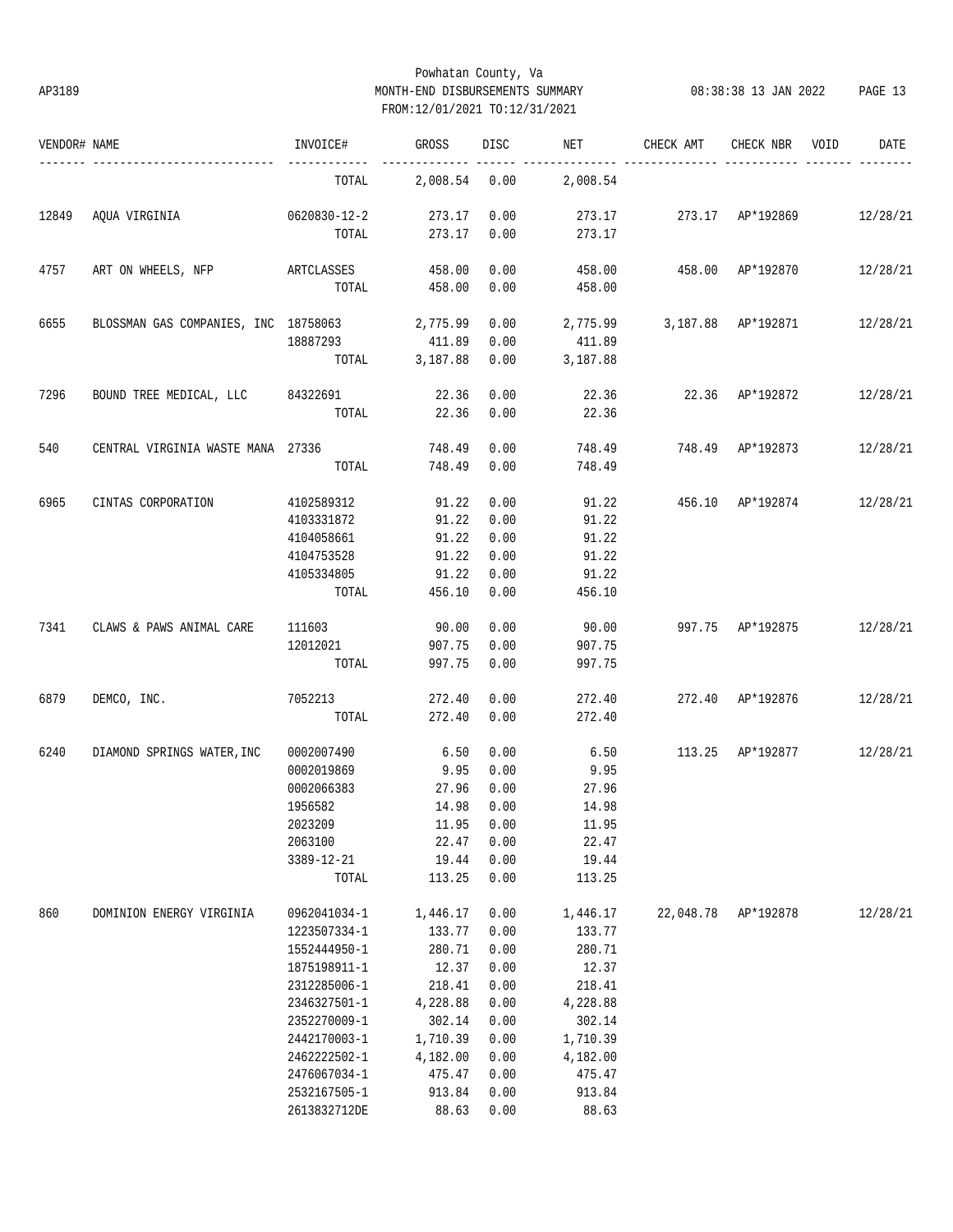# Powhatan County, Va AP3189 MONTH-END DISBURSEMENTS SUMMARY 08:38:38 13 JAN 2022 PAGE 14 FROM:12/01/2021 TO:12/31/2021

| VENDOR# NAME |                                      | INVOICE#     | GROSS     | DISC | NET       | CHECK AMT                   | CHECK NBR          | VOID | DATE     |
|--------------|--------------------------------------|--------------|-----------|------|-----------|-----------------------------|--------------------|------|----------|
|              |                                      | 2932352368-1 | 19.20     | 0.00 | 19.20     |                             |                    |      |          |
|              |                                      | 2972120006-1 | 1,428.18  | 0.00 | 1,428.18  |                             |                    |      |          |
|              |                                      | 3085476897-1 | 174.99    | 0.00 | 174.99    |                             |                    |      |          |
|              |                                      | 3496131156-1 | 9.98      | 0.00 | 9.98      |                             |                    |      |          |
|              |                                      | 3853612319-1 | 53.54     | 0.00 | 53.54     |                             |                    |      |          |
|              |                                      | 4472351701-1 | 147.55    | 0.00 | 147.55    |                             |                    |      |          |
|              |                                      | 4691491015-1 | 31.21     | 0.00 | 31.21     |                             |                    |      |          |
|              |                                      | 5420366014-1 | 104.93    | 0.00 | 104.93    |                             |                    |      |          |
|              |                                      | 6024003557-1 | 22.68     | 0.00 | 22.68     |                             |                    |      |          |
|              |                                      | 6656300552-1 | 356.85    | 0.00 | 356.85    |                             |                    |      |          |
|              |                                      | 7765134072-1 | 641.55    | 0.00 | 641.55    |                             |                    |      |          |
|              |                                      | 7897055856-1 | 2,846.92  | 0.00 | 2,846.92  |                             |                    |      |          |
|              |                                      | 8971069334-1 | 14.60     | 0.00 | 14.60     |                             |                    |      |          |
|              |                                      | 9052426195-1 | 100.80    | 0.00 | 100.80    |                             |                    |      |          |
|              |                                      | 9750120975-1 | 2,103.02  | 0.00 | 2,103.02  |                             |                    |      |          |
|              |                                      | TOTAL        | 22,048.78 | 0.00 | 22,048.78 |                             |                    |      |          |
| 1910         | DUNN GAS COMPANY                     | 75274        | 2,050.63  | 0.00 | 2,050.63  | 2,050.63 AP*192879          |                    |      | 12/28/21 |
|              |                                      | TOTAL        | 2,050.63  | 0.00 | 2,050.63  |                             |                    |      |          |
| 9571         | DURHAM, MARILYN                      | 06161-05163  | 108.68    | 0.00 | 108.68    | 108.68 AP*192880            |                    |      | 12/28/21 |
|              |                                      | TOTAL        | 108.68    | 0.00 | 108.68    |                             |                    |      |          |
| 6585         | ELECTRICAL CONNECTION INC.           | 4700         | 410.00    | 0.00 | 410.00    |                             | 410.00 AP*192881   |      | 12/28/21 |
|              |                                      | TOTAL        | 410.00    | 0.00 | 410.00    |                             |                    |      |          |
| 4747         | EXECUTIVE PULSE, INC.                | 03767        | 4,567.50  | 0.00 | 4,567.50  |                             | 4,567.50 AP*192882 |      | 12/28/21 |
|              |                                      | TOTAL        | 4,567.50  | 0.00 | 4,567.50  |                             |                    |      |          |
| 8336         | FERGUSON ENTERPRISES INC.            | 2186986      | 4,230.00  | 0.00 | 4,230.00  |                             | 4,230.00 AP*192883 |      | 12/28/21 |
|              |                                      | TOTAL        | 4,230.00  | 0.00 | 4,230.00  |                             |                    |      |          |
| 6013         | GRAINGER                             | 9137738531   | 22.90     | 0.00 | 22.90     |                             | 22.90 AP*192884    |      | 12/28/21 |
|              |                                      | TOTAL        | 22.90     | 0.00 | 22.90     |                             |                    |      |          |
| 9245         | INNOVATIVE BIO REMEDIATION, 10122021 |              | 2,850.00  | 0.00 |           | 2,850.00 2,850.00 AP*192885 |                    |      | 12/28/21 |
|              |                                      | TOTAL        | 2,850.00  | 0.00 | 2,850.00  |                             |                    |      |          |
| 10755        | INNOVATIVE TURF                      | 5275         | 1,580.95  | 0.00 | 1,580.95  |                             | 1,580.95 AP*192886 |      | 12/28/21 |
|              |                                      | TOTAL        | 1,580.95  | 0.00 | 1,580.95  |                             |                    |      |          |
| 4756         | KENNETH SATTERWHITE                  | 0017         | 336.00    | 0.00 | 336.00    | 648.00                      | AP*192887          |      | 12/28/21 |
|              |                                      | 0019         | 312.00    | 0.00 | 312.00    |                             |                    |      |          |
|              |                                      | TOTAL        | 648.00    | 0.00 | 648.00    |                             |                    |      |          |
| 9164         | LIBRARY IDEAS, LLC                   | 86689        | 500.00    | 0.00 | 500.00    | 500.00                      | AP*192888          |      | 12/28/21 |
|              |                                      | TOTAL        | 500.00    | 0.00 | 500.00    |                             |                    |      |          |
| 4658         | LLOYD, JAYNE                         | 111795302342 | 101.55    | 0.00 | 101.55    |                             | 101.55 AP*192889   |      | 12/28/21 |
|              |                                      | TOTAL        | 101.55    | 0.00 | 101.55    |                             |                    |      |          |
| 11354        | MATTHEW BENDER & CO, INC.            | 3309985001DE | 231.10    | 0.00 | 231.10    |                             | 231.10 AP*192890   |      | 12/28/21 |
|              |                                      | TOTAL        | 231.10    | 0.00 | 231.10    |                             |                    |      |          |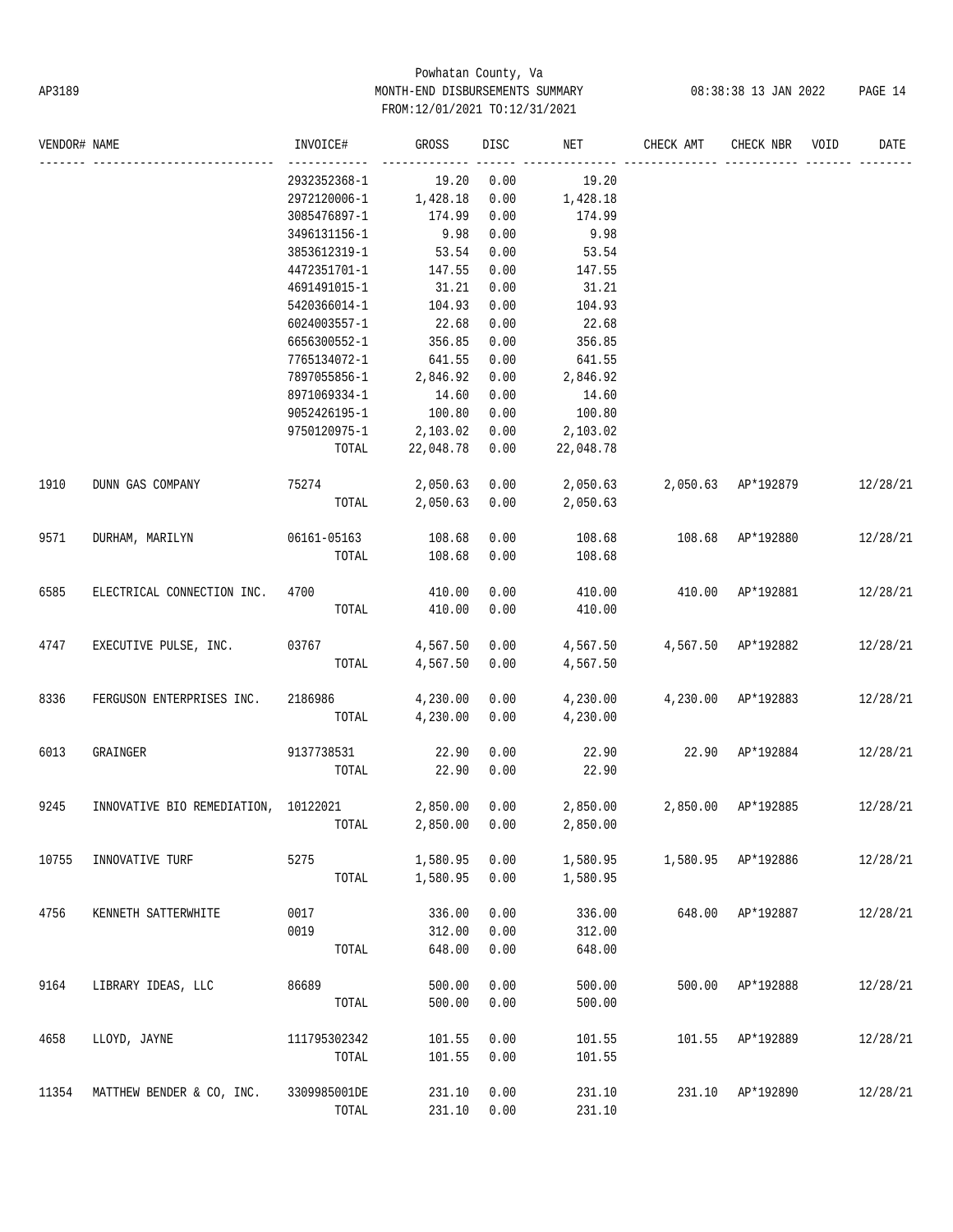## Powhatan County, Va AP3189 MONTH-END DISBURSEMENTS SUMMARY 08:38:38 13 JAN 2022 PAGE 15 FROM:12/01/2021 TO:12/31/2021

| VENDOR# NAME                                          |                                                       | INVOICE#        | GROSS               | DISC | NET                    | CHECK AMT                      | CHECK NBR VOID     | DATE     |
|-------------------------------------------------------|-------------------------------------------------------|-----------------|---------------------|------|------------------------|--------------------------------|--------------------|----------|
|                                                       | MID-ATLANTIC CONTROLS                                 | 30658 30658     |                     |      | 4,897.40 0.00 4,897.40 |                                | 4,897.40 AP*192891 | 12/28/21 |
|                                                       |                                                       |                 | TOTAL 4,897.40 0.00 |      | 4,897.40               |                                |                    |          |
| 13176                                                 | MIDWEST TAPE, LLC                                     | 501428787       | 51.71               | 0.00 |                        | 51.71 51.71 AP*192892          |                    | 12/28/21 |
|                                                       |                                                       |                 | TOTAL 51.71         | 0.00 | 51.71                  |                                |                    |          |
| 10924                                                 | MITCHELL PEST                                         | 155508          | 70.00               | 0.00 | 70.00                  | 520.00 AP*192893 12/28/21      |                    |          |
|                                                       |                                                       | 155510          | 100.00              | 0.00 | 100.00                 |                                |                    |          |
|                                                       |                                                       | 155516          | 95.00               | 0.00 | 95.00                  |                                |                    |          |
|                                                       |                                                       | 156328          | 70.00               | 0.00 | 70.00                  |                                |                    |          |
|                                                       |                                                       | 156329          | 70.00               | 0.00 | 70.00                  |                                |                    |          |
|                                                       |                                                       | 161323          | 115.00              | 0.00 | 115.00                 |                                |                    |          |
|                                                       |                                                       | TOTAL           | 520.00              | 0.00 | 520.00                 |                                |                    |          |
| 6610                                                  | MO-JOHNS SANITATION                                   | 137450          | 241.00              | 0.00 | 241.00                 | 241.00 AP*192894 12/28/21      |                    |          |
|                                                       |                                                       | TOTAL           | 241.00              | 0.00 | 241.00                 |                                |                    |          |
| 12079                                                 | ONSOLVE, LLC                                          | 15210425 875.00 |                     | 0.00 | 875.00                 | 875.00 AP*192895 12/28/21      |                    |          |
|                                                       |                                                       |                 | TOTAL 875.00        | 0.00 | 875.00                 |                                |                    |          |
| 1250                                                  | POWHATAN AUTO & TRACTOR PAR 661350                    |                 | 6.99                | 0.00 |                        | 6.99 158.17 AP*192896 12/28/21 |                    |          |
|                                                       |                                                       | 662754          | 55.57               | 0.00 | 55.57                  |                                |                    |          |
|                                                       |                                                       | 664196          | 17.98               | 0.00 | 17.98                  |                                |                    |          |
|                                                       |                                                       | 665266          | 77.63               | 0.00 | 77.63                  |                                |                    |          |
|                                                       |                                                       | TOTAL           | 158.17              | 0.00 | 158.17                 |                                |                    |          |
|                                                       | 13453 QUADIENT FINANCE USA, INC. 31220235NOV 1,000.00 |                 |                     |      | $0.00$ 1,000.00        | 1,470.61 AP*192897 12/28/21    |                    |          |
|                                                       |                                                       | N9176959        | 470.61              | 0.00 | 470.61                 |                                |                    |          |
|                                                       |                                                       |                 | TOTAL 1,470.61      | 0.00 | 1,470.61               |                                |                    |          |
| 620                                                   | R.C. GOODWYN & SONS, INC                              | 0987943         | 3.99                | 0.00 | 3.99                   | 202.32 AP*192898 12/28/21      |                    |          |
|                                                       |                                                       | 0988299         | 4.38                | 0.00 | 4.38                   |                                |                    |          |
| 9666<br>6466<br>7062<br>12510<br>7096<br>8654<br>6594 |                                                       | 0989206         | 79.98               | 0.00 | 79.98                  |                                |                    |          |
|                                                       |                                                       | 0990459         | 113.97              | 0.00 | 113.97                 |                                |                    |          |
|                                                       |                                                       | TOTAL           | 202.32              | 0.00 | 202.32                 |                                |                    |          |
|                                                       | RADIO COMMUNICATION OF VA I 120001015-1               |                 | 649.60              | 0.00 | 649.60                 |                                | 649.60 AP*192899   | 12/28/21 |
|                                                       |                                                       | TOTAL           | 649.60              | 0.00 | 649.60                 |                                |                    |          |
|                                                       | RUTHERFORD JANITOR SUPPLY                             | 1238137         | 62.00               | 0.00 | 62.00                  |                                | 62.00 AP*192900    | 12/28/21 |
|                                                       |                                                       | TOTAL           | 62.00               | 0.00 | 62.00                  |                                |                    |          |
|                                                       | SALERNO, ROXANNE                                      | Q2MILEAGE202    | 108.33              | 0.00 | 108.33                 |                                | 108.33 AP*192901   | 12/28/21 |
|                                                       |                                                       | TOTAL           | 108.33              | 0.00 | 108.33                 |                                |                    |          |
|                                                       | SBA TOWERS, INC.                                      | 305506721220    | 2,060.02            | 0.00 | 2,060.02               |                                | 2,060.02 AP*192902 | 12/28/21 |
|                                                       |                                                       | TOTAL           | 2,060.02            | 0.00 | 2,060.02               |                                |                    |          |
|                                                       | SEAY'S TOWING                                         | 12102021        | 188.00              | 0.00 | 188.00                 |                                | 188.00 AP*192903   | 12/28/21 |
|                                                       |                                                       | TOTAL           | 188.00              | 0.00 | 188.00                 |                                |                    |          |
|                                                       | SOUTHSIDE ELECTRIC COOP                               | 63504003-12-    | 277.50              | 0.00 | 277.50                 |                                | 3,341.09 AP*192904 | 12/28/21 |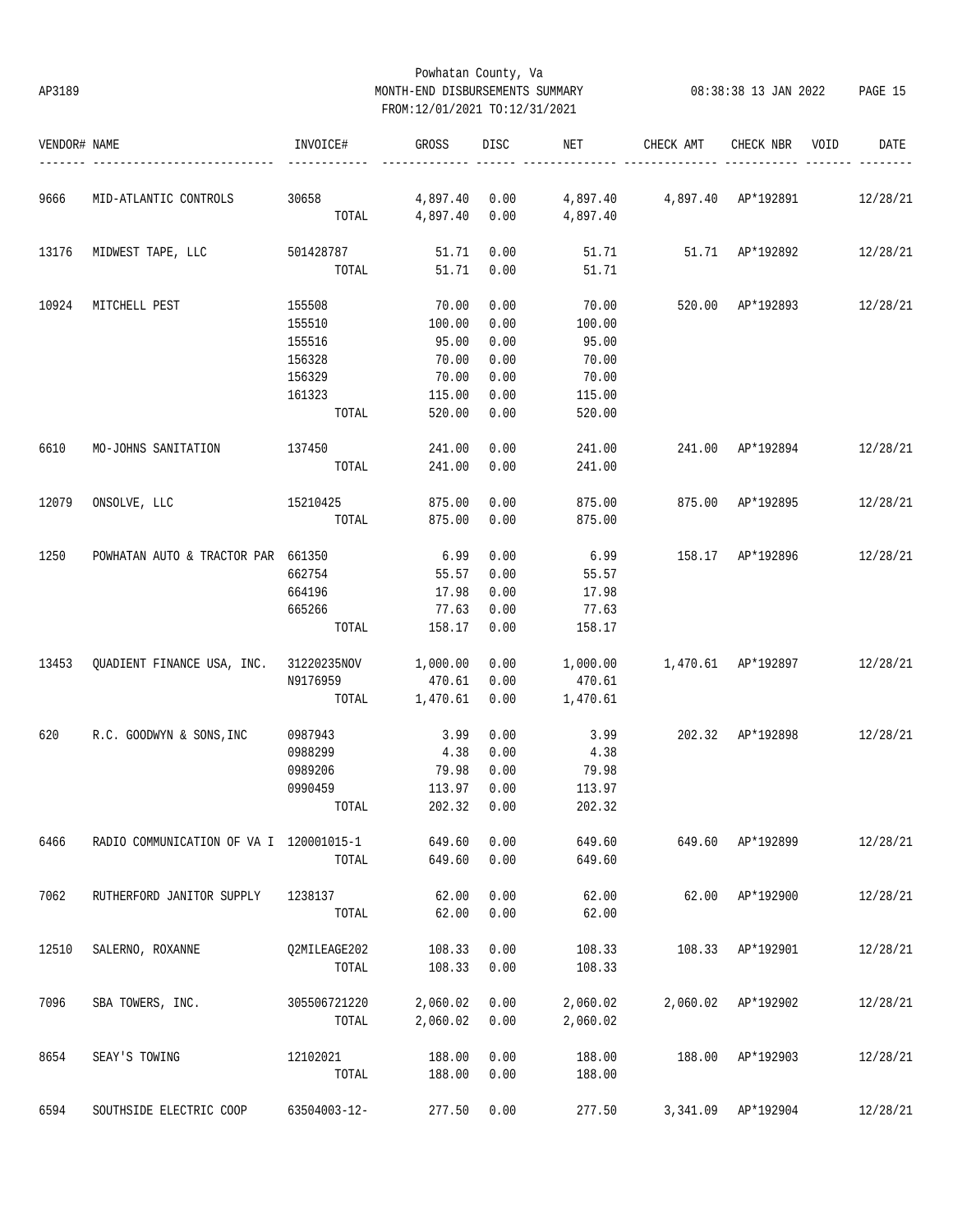# Powhatan County, Va AP3189 MONTH-END DISBURSEMENTS SUMMARY 08:38:38 13 JAN 2022 PAGE 16 FROM:12/01/2021 TO:12/31/2021

| VENDOR# NAME |                          | INVOICE#             | GROSS              | DISC         | NET                | CHECK AMT                               | CHECK NBR          | VOID | DATE     |
|--------------|--------------------------|----------------------|--------------------|--------------|--------------------|-----------------------------------------|--------------------|------|----------|
|              |                          | 63504006-12-         | 119.03             | 0.00         | 119.03             |                                         |                    |      |          |
|              |                          | 63504008-12-         | 23.76              | 0.00         | 23.76              |                                         |                    |      |          |
|              |                          | 63504009-12-         | 2,633.54           | 0.00         | 2,633.54           |                                         |                    |      |          |
|              |                          | 63504010-12-         | 121.22             | 0.00         | 121.22             |                                         |                    |      |          |
|              |                          | 63504011-12-         | 15.73              | 0.00         | 15.73              |                                         |                    |      |          |
|              |                          | 63504013-12-         | 150.31             | 0.00         | 150.31             |                                         |                    |      |          |
|              |                          | TOTAL                | 3,341.09           | 0.00         | 3,341.09           |                                         |                    |      |          |
| 1940         | STANDBY SYSTEMS, INC.    | 12211934             | 153.00             | 0.00         | 153.00             | 313.00 AP*192905                        |                    |      | 12/28/21 |
|              |                          | 12211936             | 160.00             | 0.00         | 160.00             |                                         |                    |      |          |
|              |                          | TOTAL                | 313.00             | 0.00         | 313.00             |                                         |                    |      |          |
| 13682        | STAPLES BUSINESS CREDIT  | 7342095254-0 71.82   |                    | 0.00         |                    | 71.82   1,579.88   AP*192906   12/28/21 |                    |      |          |
|              |                          | 7342387908-0         | 49.16              | 0.00         | 49.16              |                                         |                    |      |          |
|              |                          | 7343967749-0         | 101.87             | 0.00         | 101.87             |                                         |                    |      |          |
|              |                          | 7344255555-0         | 57.77              | 0.00         | 57.77              |                                         |                    |      |          |
|              |                          | 7344412924-0         | 110.63             | 0.00         | 110.63             |                                         |                    |      |          |
|              |                          | 7344750796-0         | 80.90              | 0.00         | 80.90              |                                         |                    |      |          |
|              |                          | 7344780621-0         | 40.74              | 0.00         | 40.74              |                                         |                    |      |          |
|              |                          | 7344913197-0         | 191.28             | 0.00         | 191.28             |                                         |                    |      |          |
|              |                          | 7345074610-0         | 196.98             | 0.00         | 196.98             |                                         |                    |      |          |
|              |                          | 7345108633-0         | 46.68              | 0.00         | 46.68              |                                         |                    |      |          |
|              |                          | 7345159009-0         | 45.78              | 0.00         | 45.78              |                                         |                    |      |          |
|              |                          | 7345159261-0         | 42.60              | 0.00         | 42.60              |                                         |                    |      |          |
|              |                          | 7345162901-0         | 32.30              | 0.00         | 32.30              |                                         |                    |      |          |
|              |                          | 7345162902-0         | 3.02               | 0.00         | 3.02               |                                         |                    |      |          |
|              |                          | 7345292515-0         | 98.85              | 0.00         | 98.85              |                                         |                    |      |          |
|              |                          | 7345297112-0         | 64.11              | 0.00         | 64.11              |                                         |                    |      |          |
|              |                          | 7345676729-0         | 60.19              | 0.00         | 60.19              |                                         |                    |      |          |
|              |                          | 7345710101-0         | 76.20              | 0.00         | 76.20              |                                         |                    |      |          |
|              |                          | 7345978907-0         | 37.87              | 0.00         | 37.87              |                                         |                    |      |          |
|              |                          |                      | 50.98              | 0.00         | 50.98              |                                         |                    |      |          |
|              |                          | 7346238031-0         |                    |              |                    |                                         |                    |      |          |
|              |                          | NOV/DEC2021<br>TOTAL | 120.15<br>1,579.88 | 0.00<br>0.00 | 120.15<br>1,579.88 |                                         |                    |      |          |
| 9957         | STEMMLE PLUMBING REPAIR, | 181442               | 1,102.69           | 0.00         | 1,102.69           |                                         | 1,102.69 AP*192907 |      | 12/28/21 |
|              |                          |                      | TOTAL 1,102.69     |              | $0.00$ 1,102.69    |                                         |                    |      |          |
| 9520         | STONE'S OFFICE EQUIPMENT | 153767               | 442.33             | 0.00         | 442.33             |                                         | 442.33 AP*192908   |      | 12/28/21 |
|              |                          | TOTAL                | 442.33             | 0.00         | 442.33             |                                         |                    |      |          |
| 8346         | SYCOM TECHNOLOGIES       | I0054033             | 971.00             | 0.00         | 971.00             |                                         | 971.00 AP*192909   |      | 12/28/21 |
|              |                          | TOTAL                | 971.00             | 0.00         | 971.00             |                                         |                    |      |          |
| 7543         | SYDNOR, LEON             | 0037                 | 96.00              | 0.00         | 96.00              |                                         | 96.00 AP*192910    |      | 12/28/21 |
|              |                          | TOTAL                | 96.00              | 0.00         | 96.00              |                                         |                    |      |          |
| 13107        | T-MOBILE                 | T-MOBILE.DEC         | 361.20             | 0.00         | 361.20             |                                         | 361.20 AP*192911   |      | 12/28/21 |
|              |                          | TOTAL                | 361.20             | 0.00         | 361.20             |                                         |                    |      |          |
| 13639        | VERIZON                  | VERIZON/FAX.         | 50.77              | 0.00         | 50.77              |                                         | 50.77 AP*192912    |      | 12/28/21 |
|              |                          | TOTAL                | 50.77              | 0.00         | 50.77              |                                         |                    |      |          |